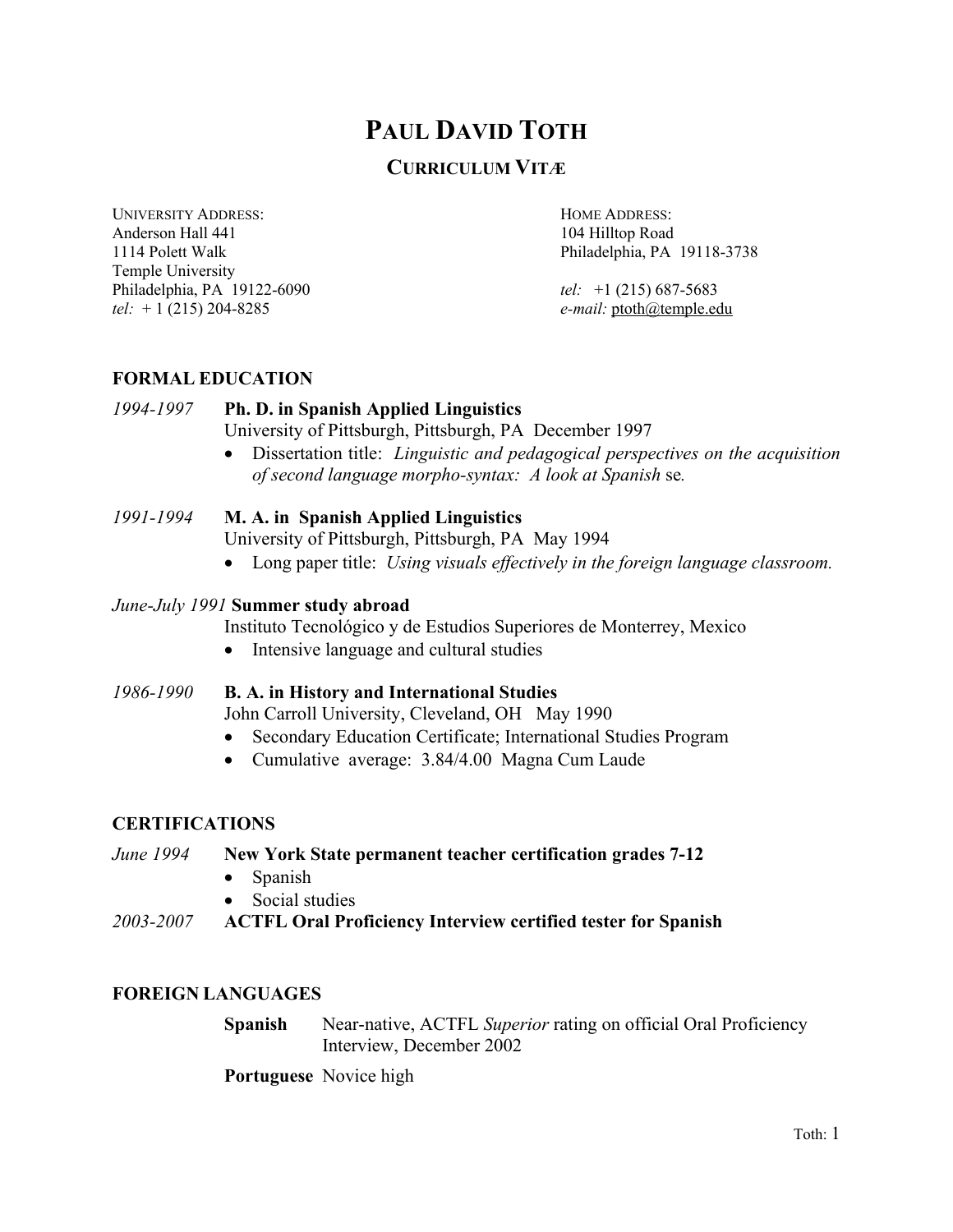## **POSITIONS HELD**

### *2014-present* **Associate Professor of Spanish Applied Linguistics**

Department of Spanish and Portuguese, Temple University

- Teach 4 graduate and undergraduate courses per year in Spanish language, linguistics, and second language research, instruction, and development
- Conduct classroom research on Spanish second language development
- Supervise Ph.D. research; administer M.A. and Ph. D. exams
- Pedagogical advising to undergraduate Spanish language program

### *2008-2014* **Assistant Professor of Spanish Applied Linguistics** Department of Spanish and Portuguese, Temple University

### *2005-2008* **Assistant Professor of Spanish Education**

Depts. of Curriculum & Instruction (75%) and Spanish & Portuguese (25%), University of Wisconsin-Madison

- Teach three courses per year in foreign language education, and one in Spanish linguistics
- Conduct classroom research on Spanish second language development
- Supervise student teachers and advise Spanish education majors
- Supervise M.A. and Ph.D. research.
- Core faculty for graduate program in second language acquisition

## *2001-2005* **Assistant Professor of Spanish Applied Linguistics**

Department of Modern Languages, University of Akron

- Teach 18 credits per year, graduate and undergraduate, in Spanish language, linguistics, and second language instruction
- Academic advisor for undergraduate Spanish majors
- First and second reader for M.A. research projects
- Supervise language instruction of graduate teaching assistants
- Coordination of  $1<sup>st</sup>$  year Spanish language curriculum

### *1997-2001* **Director, Language Learning Resource Center; Lecturer in Linguistics** Linguistics Department, University of Pittsburgh

- Coordinate teachers, curriculum and instruction in the Less-Commonly-Taught Languages and the Professional Translation Certificate programs (500 students per semester).
- Supervise the Language Media Center personnel and operation
- Manage budget in all three programs (budget  $= $250,000/\text{year}$ )
- Plan and implement renewal of technology resources in the Language Media Center (\$350,000 in new equipment, 1997-2000), in consultation with Arts and Sciences and School of Education faculty
- Teach two courses per year in theoretical or applied linguistics.
- Design sequence within Linguistics undergraduate major for Sign Language and Translation Studies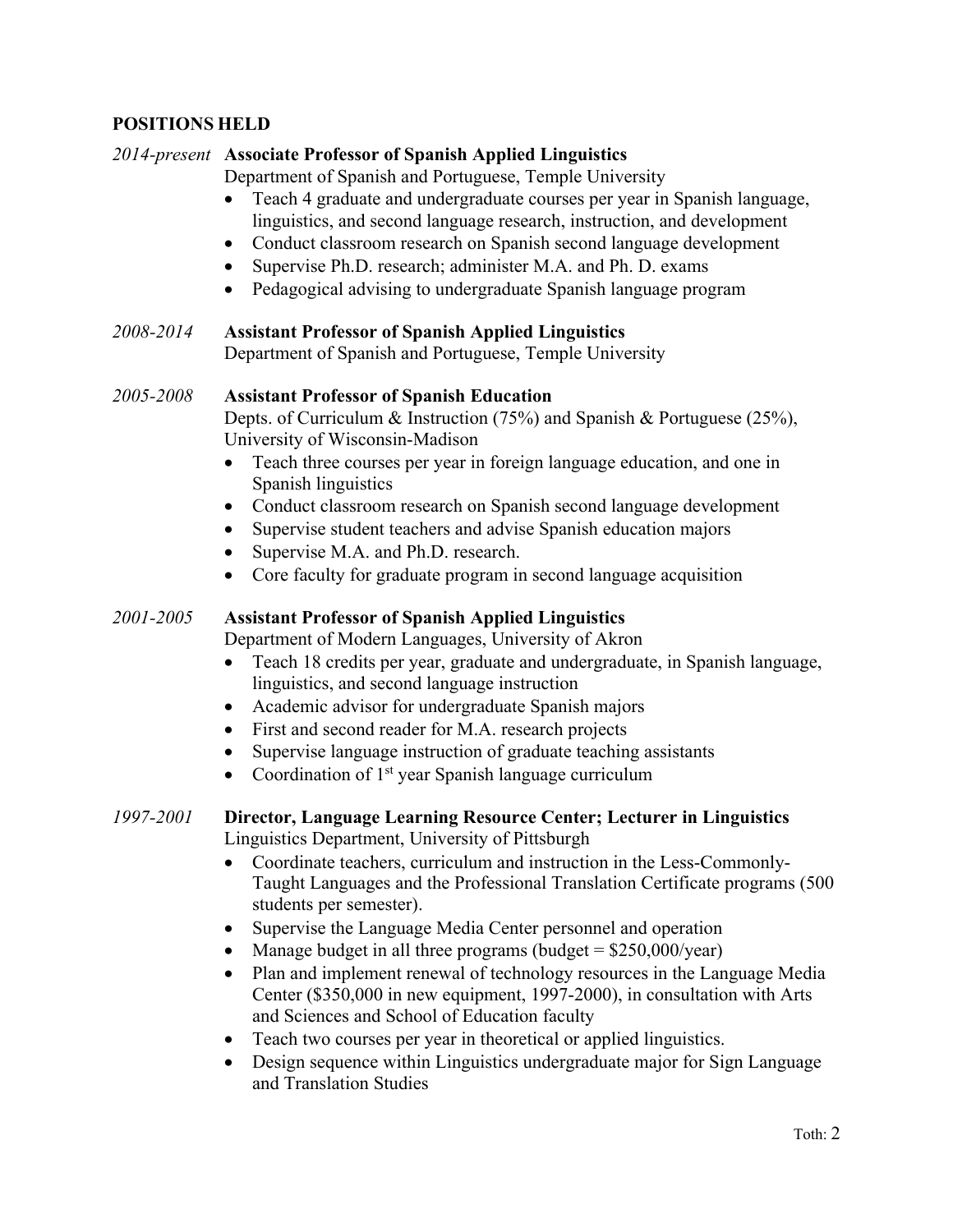## **Positions Held (continued)**

| <b>Fall 2000</b><br>& 1996 | <b>Adjunct Faculty</b><br>School of Education, University of Pittsburgh<br>Teach graduate-level foreign language methods courses for a secondary<br>education certification program.                                                                                                                                  |
|----------------------------|-----------------------------------------------------------------------------------------------------------------------------------------------------------------------------------------------------------------------------------------------------------------------------------------------------------------------|
| 1993-1997,<br>1991-1992    | <b>Graduate Teaching Fellow</b><br>Spanish Department, University of Pittsburgh<br>Teach introductory through advanced Spanish.<br>Administer departmental oral proficiency exams to new undergraduate<br>$\bullet$<br>students for appropriate course placement.                                                     |
| 1995-1996                  | <b>Graduate Teaching Assistant Trainer/Coordinator</b><br>Spanish Department, University of Pittsburgh<br>Implement orientation program for new TAs.<br>Conduct weekly training meetings with new TAs.<br>Observe and evaluate classroom teaching.                                                                    |
| 1994-1995                  | <b>University Supervisor</b><br>School of Education, University of Pittsburgh<br>Observe master's degree candidates 5 times during their teaching internships<br>$\bullet$<br>in Pittsburgh area public schools.<br>Conduct midterm and end-of-semester evaluations with teacher interns and<br>cooperating teachers. |
| 1992-1993                  | <b>High School Spanish Teacher</b><br>The Winchester-Thurston School, Pittsburgh, PA<br>Teach and build curriculum for Spanish 1, 2, 3, and 4                                                                                                                                                                         |
| Spring 1991                | Coordinate Spanish club activities throughout the year.<br>Bishop Kearney High School, Rochester, NY<br>Teach one Spanish 1 and four Spanish 3 classes                                                                                                                                                                |
| <b>Fall 1990</b>           | Prepare Spanish 3 students for the New York State Regents Exam<br>Rochester City and Greece Central Schools, Rochester, NY<br>Substitute teacher, grades 7-12, Spanish and social studies                                                                                                                             |
| Spring 1990                | <b>Social Studies Student Teaching</b><br>Cleveland Hts. City School District, Cleveland, OH<br>Teach two classes of 11 <sup>th</sup> grade American history and two classes of 9th grade                                                                                                                             |
| Spring 1989                | world geography.<br>Warrensville Hts. City School District, Cleveland, OH<br>Observe and teach lessons in an 11 <sup>th</sup> grade American history class                                                                                                                                                            |
| 1987-1989                  | <b>Lunch Recess Monitor</b><br>Cleveland Hts. City School District, Cleveland, OH<br>Supervise 3 <sup>rd</sup> and 5 <sup>th</sup> grade students during lunch recess                                                                                                                                                 |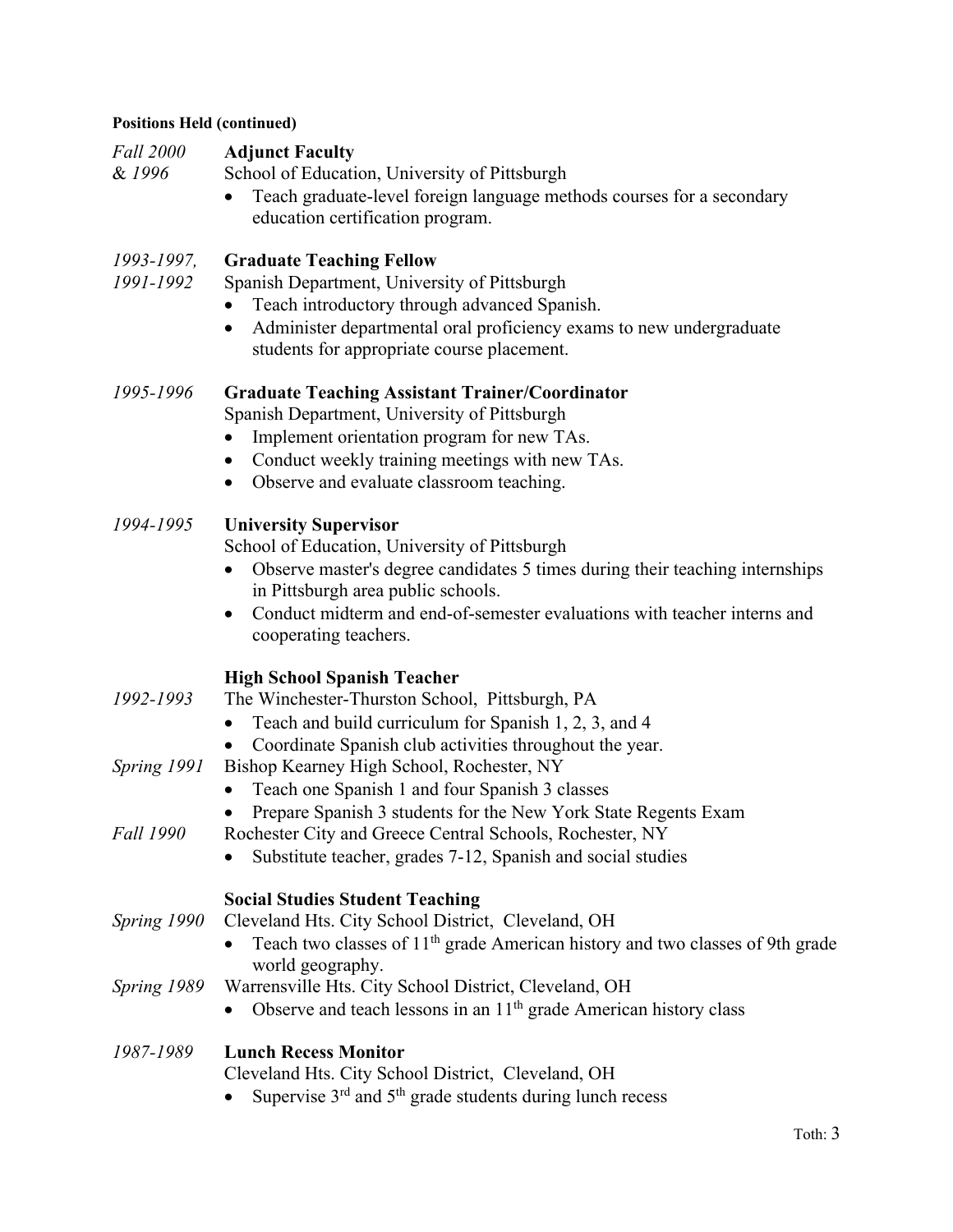## **HONORS AND AWARDS**

| 2019 | Toth proposal to edit the 2021 special issue of the journal <i>Language Learning</i><br>selected for publication in an international competition. Proposal consists of nine<br>papers carrying out differing analyses of Toth's Spanish classroom data within<br>competing theoretical and methodological paradigms.                                                              |
|------|-----------------------------------------------------------------------------------------------------------------------------------------------------------------------------------------------------------------------------------------------------------------------------------------------------------------------------------------------------------------------------------|
| 2018 | Toth & Moranski publication in Foreign Language Annals 51 (1), 73-89 selected for<br>the "Article in the Spotlight" feature in the quarterly newsletter of the Research<br>Special Interest Group of the American Council on the Teaching of Foreign<br>Languages, May 2018, issue 2, pp. 4-5.                                                                                    |
| 2010 | Temple University General Education Peer Teaching Award issued to faculty and<br>experienced undergraduate students to collaborate in teaching Gen Ed courses.<br>Faculty stipend: \$500; collaborating student stipend: \$1,500.                                                                                                                                                 |
| 2009 | "TLE spotlight on Paul D. Toth" professional profile article published in The<br>Language Educator magazine of the American Council on the Teaching of Foreign<br>Languages, August 2009, Vol. 4, issue 4, p. 12.                                                                                                                                                                 |
| 2007 | American Council on the Teaching of Foreign Languages / Modern Language<br>Journal Paul Pimsleur Award for Excellence in Foreign Language Education<br>Research. Award given for the article "Processing Instruction and a role for output<br>in second language acquisition." in <i>Language Learning 56</i> , 319-385. Stipend: \$500                                           |
| 2005 | University of Akron College of Arts & Sciences Department Chairs' Award for<br>Outstanding Achievement in Early Career.                                                                                                                                                                                                                                                           |
| 2002 | American Council on the Teaching of Foreign Languages / Modern Language<br>Journal Paul Pimsleur Award for Excellence in Foreign Language Education<br>Research. Award given for the article "The interaction of instruction and learner-<br>internal factors in the acquisition of L2 morphosyntax" in Studies in Second<br>Language Acquisition 22, pp. 169-208. Stipend: \$500 |
|      | 1991-1997 Spanish department teaching fellowships, University of Pittsburgh. Value: \$11,000<br>yearly stipend plus 12-credit tuition waiver.                                                                                                                                                                                                                                     |
|      | 1994-1996 Spanish department summer teaching fellowships, University of Pittsburgh. Value:<br>\$3,200 stipend per summer plus 9-credit tuition waiver.                                                                                                                                                                                                                            |
|      | 1986-1990 President's Honor and American Values Scholarships, John Carroll University.<br>Value: \$4,700 per year.                                                                                                                                                                                                                                                                |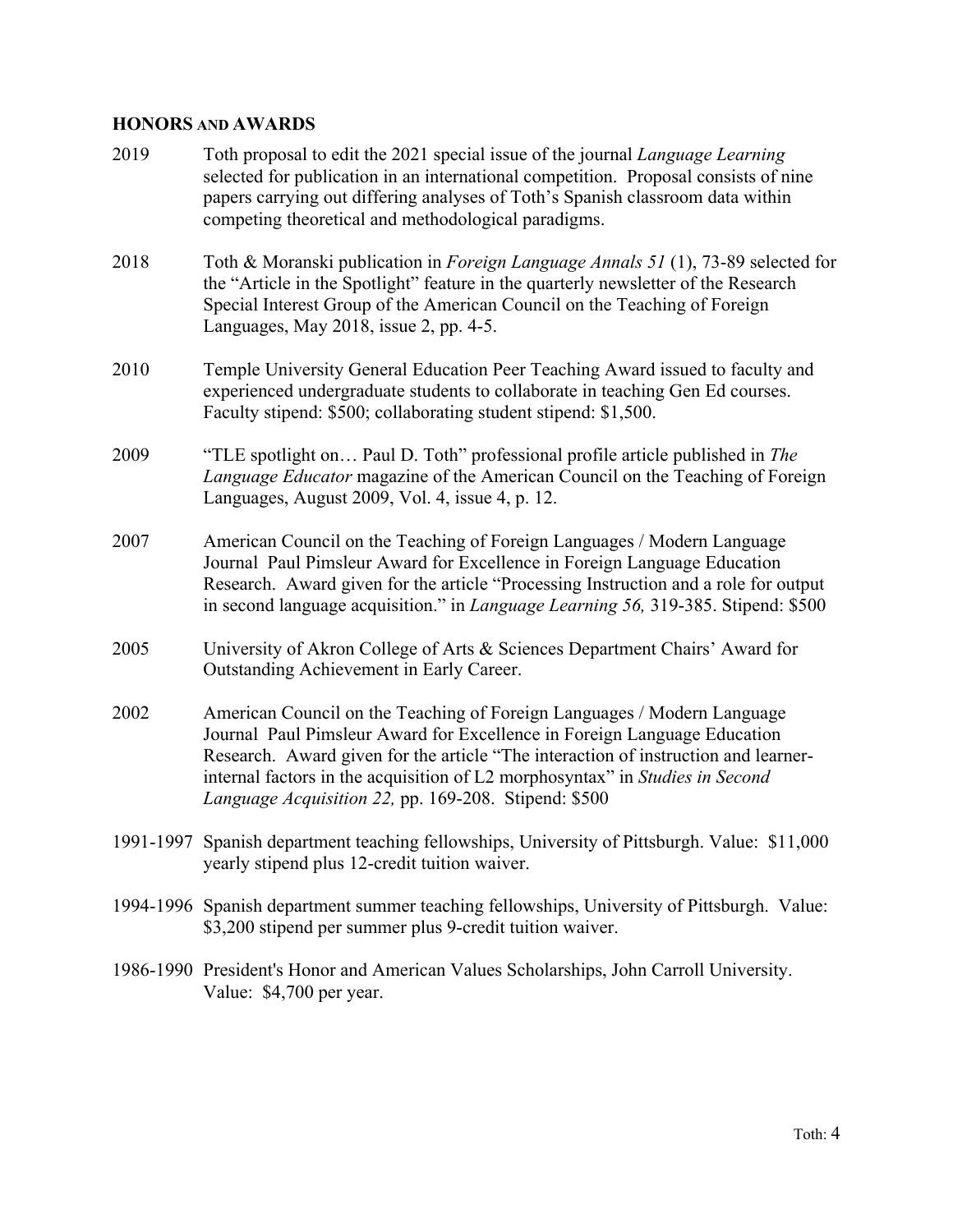### **PUBLICATIONS: ACADEMIC JOURNAL ARTICLES** (an asterisk\* indicates external peer review)

- \*2018 Toth, P. D. and Moranski, K. Why haven't we solved instructed SLA? A sociocognitive account. *Foreign Language Annals 51* (1), 73-89. doi:10.1111/flan.12322 \*2016 Toth, P. D. and Davin, K. The socio-cognitive imperative of L2 pedagogy. *The Modern Language Journal 100(Special Issue),* 148-168. doi:10.1111/modl.12306 \*2014 Wagner, E. and Toth, P. D. Teaching and testing L2 Spanish listening using scripted versus unscripted texts. *Foreign Language Annals 47*(3) 404-422. \*2014 Bowles, M., Adams, R., and Toth, P. D. A comparison of L2-L2 and L2-heritage learner interactions in Spanish language classrooms. *The Modern Language Journal 98*(2) 497-517. \*2013 Toth P. D. and Guijarro-Fuentes, P. The impact of instruction on second-language implicit knowledge: Evidence against encapsulation. *Applied Psycholinguistics*, *34*(4), 1163-1193. \*2013 Toth, P. D., Wagner, E. M., and Moranski, K., "Co-constructing" explicit L2 knowledge with high school learners through guided induction. *Applied Linguistics 34*(3), 279-303. \*2011 Toth, P. D. Social and cognitive factors in making teacher-led classroom discourse relevant for L2 grammatical development. *The Modern Language Journal 95*(1), 1- 25. doi:10.1111/j.1540-4781.2010.01144.x \*2008 Toth, P. D. Teacher- and learner-led discourse in task-based grammar instruction: Providing procedural assistance for L2 morphosyntactic development. *Language Learning 58*(2), 237-283. doi: 10.1111/j.1467-9922.2008.00441.x \*2008 Toth, P. D. and Garritano, A. *La retroalimentación implícita por medio de «contraejemplos» en una clase de español como lengua extranjera* (Implicit feedback through "recasts" in a Spanish foreign language class.) *Hispania 91*(1), 124-138. \*2006 Toth, P. D. Processing Instruction and a role for output in second language acquisition. *Language Learning 56,* 319-385. doi: 10.1111/j.0023-8333.2006.00349.x (Winner of ACTFL Paul Pimsleur Award for Excellence in Foreign Language Education Research, September 2007) \*2004 Toth, P. D. When grammar instruction undermines cohesion in L2 Spanish classroom discourse. *The Modern Language Journal 88*(1), 14-30. doi:10.1111/j.0026-
	- 7902.2004.00216.x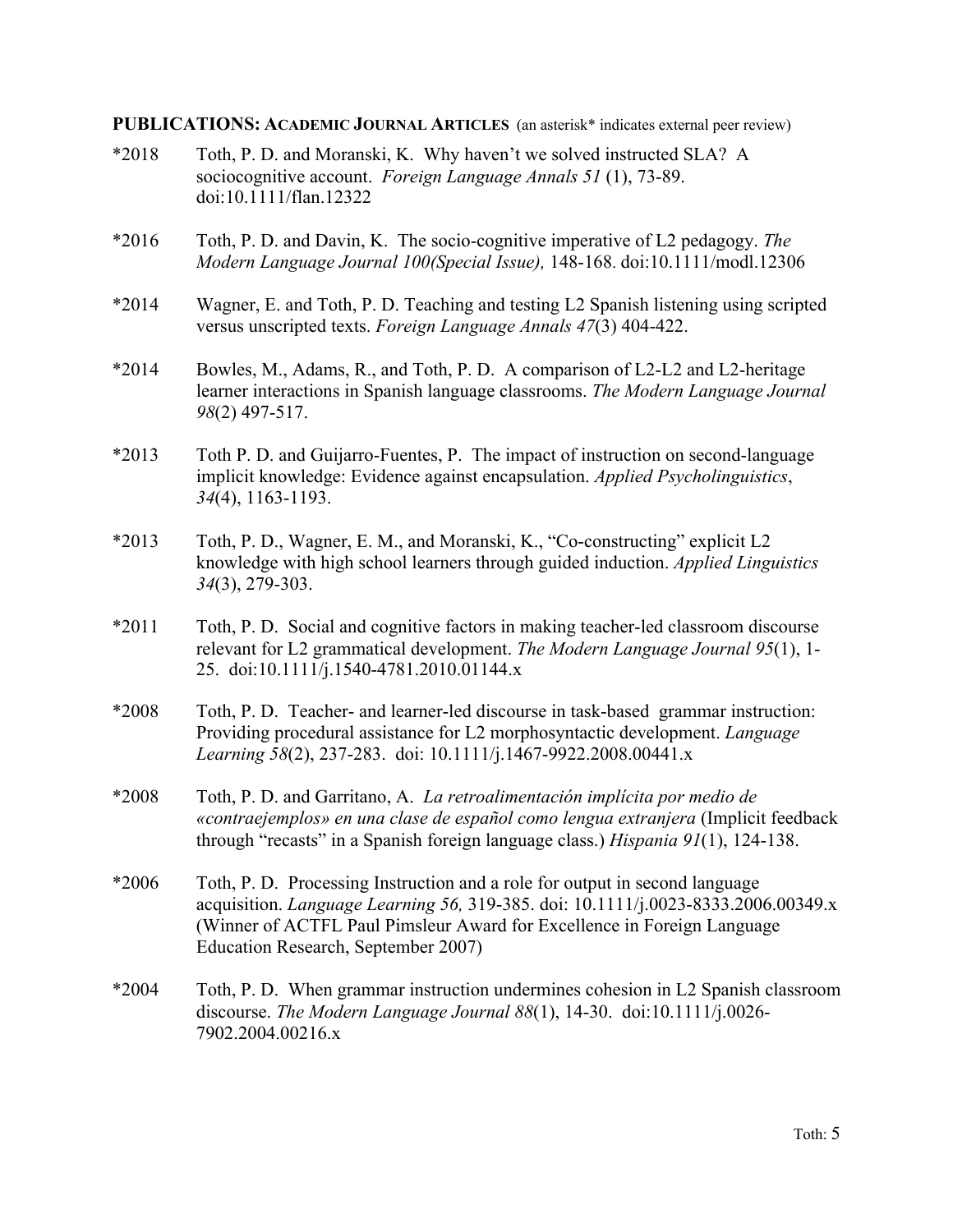#### **Publications: ACADEMIC JOURNAL ARTICLES (continued)**

- \*2000 Toth, P. D. The interaction of instruction and learner-internal factors in the acquisition of L2 morphosyntax. *Studies in Second Language Acquisition 22*(2)*,* 169- 208. (Winner of ACTFL Paul Pimsleur Award for Excellence in Foreign Language Education Research, September 2002)
- \*1999 Toth, P. D. Preemption in instructed learners of Spanish as a foreign language: Acquiring a rule for *SE*. *Spanish Applied Linguistics 3*(2), 195-246.

**PUBLICATIONS: BOOK CHAPTERS** (an asterisk\* indicates external review; others refereed by editors)

- \*2020 Toth, P. D., Moranski, K., Shaffer, A., and Mattson-Prieto, R. Languaging and grammatical terminology: Expressing linguistic concepts while co-constructing understanding. In W. Suzuki, and N. Storch (Eds.), *Languaging in language teaching: A collection of empirical studies* (pp.67-89). Amsterdam: John Benjamins.
- 2019 Toth, P. D. *Morfología* [Morphology.] In J. Muñoz-Basols, E. Gironzetti, and M. Lacorte (Eds.) *The Routledge handbook of Spanish language teaching: Metodologías, contextos y recursos para la enseñanza del español L2*. [Methodologies, contexts, and resources for teaching L2 Spanish] (pp. 301-315) New York: Routledge.
- 2017 Wagner, E. and Toth, P. D. The role of pronunciation in the assessment of L2 listening ability. In T. Isaacs and P. Trofimovich (Eds.) *Second language pronunciation assessment*: *Interdisciplinary perspectives* (pp. 72-92) Bristol, UK: Multilingual Matters.
- 2016 Moranski, K. and Toth, P. D. Small group meta-analytic talk and Spanish L2 development. In M. Sato and S. Ballinger (Eds.) *Peer interaction and second language learning: Pedagogical potential and research agenda* (pp. 291-316). Amsterdam: John Benjamins.
- 2013 Wagner, E. and Toth, P. D. Building explicit L2 Spanish knowledge through guided induction in small-group and whole-class interaction. In K. McDonough and A. Mackey (Eds.) *Second language interaction in diverse educational contexts* (pp. 89- 108). Amsterdam: John Benjamins.
- \*2012 Toth, P. D. Output-based instructional approaches. In C. Chapelle. (Ed.), *The encyclopedia of applied linguistics.* Oxford, UK: Wiley-Blackwell. DOI: 10.1002/9781405198431.wbeal0890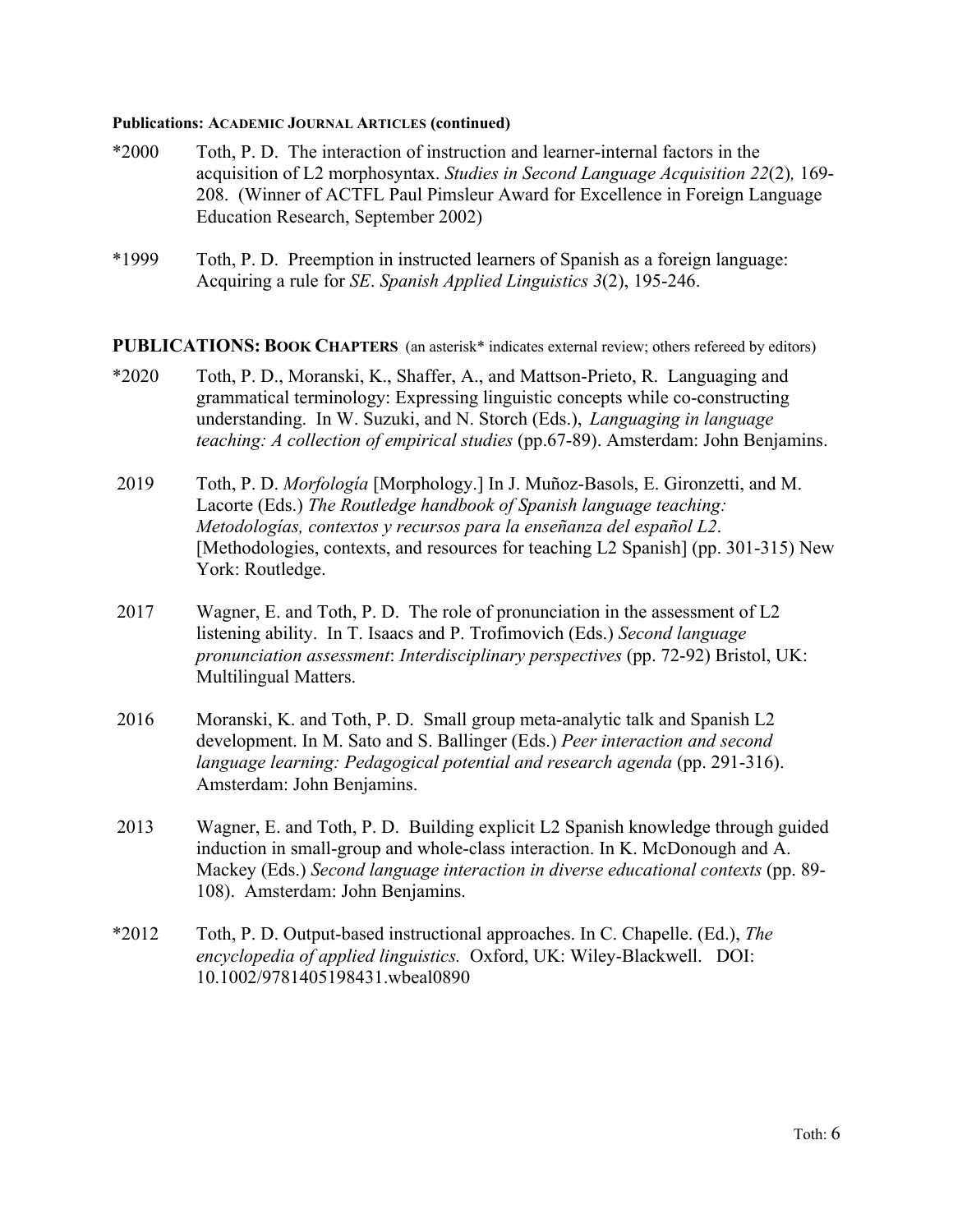### **Publications: Book Chapters (continued)**

- 2011 Toth, P. D. Teacher- and learner-led discourse in task-based grammar instruction: Providing procedural assistance for L2 morphosyntactic development. In P. Robinson (Ed.), *Best of Language Learning Series: Vol 7. Task Based Language Learning* (pp. 141-188). Hoboken, NJ: Wiley-Blackwell. (Reprinted from *Language Learning 58*(2), 237-283.)
- \*2010 Toth, P. D. Relevance, cohesion and the sociocognition of form-focused, teacher-led L2 discourse. In R. Batstone (Ed.), *Sociocognitive perspectives on language use and language learning (pp. 186-209).* Oxford, UK: Oxford University Press.
- \*2003 Toth, P. D. Psych verbs and morphosyntactic development in instructed L2 Spanish. In S. Montrul & F. Ordóñez (Eds.), *Linguistic theory and language development in Hispanic languages: Papers from the 5th Hispanic linguistics symposium and the 4th conference on the acquisition of Spanish and Portuguese* (pp. 468-497). Sommervile, MA: Cascadilla Press. (A selected conference proceedings volume)

### **PUBLICATIONS: BOOK REVIEW**

2005 Toth, P. D. [Review of the book *Processing Instruction: Theory, Research, and Commentary*. Ed. by B. VanPatten]. *Language Teaching Research 9*(2), 223-226*.*

### **PUBLICATIONS: NEWSPAPER ARTICLES AND INTERVIEWS**

- 2018 Toth, P. D., and N. Iwashita, "Interview with Assoc. Prof. Paul Toth," Podcast recorded August 24, 2018 for University of Queensland graduate course SLAT 7807. https://soundcloud.com/mai-nguyen-622181618/interview-with-assoc-profpaul-toth-sep-14-2018/s-ErSBk
- 2018 Toth, P. D., and C. Gaab, "The role of grammar instruction A conversation with Dr. Paul Toth," blog entry from *Fluency Matters*, May 8, 2018. https://fluencymatters.com/the-role-of-grammar-instruction-a-conversation-with-drpaul-toth/
- 2014 Interview by K. Muldrow, "Supporting comprehensible output," published in *The Language Educator* magazine of the American Council on the Teaching of Foreign Languages, Oct/Nov 2014, Vol. 6, issue 5, pp. 37-39.
- 2005 Toth, P. D. (Dec. 10-11) I didn't want to be gay, but finally accepted myself. *The Capital Times* [Madison, WI]*,* p. 11A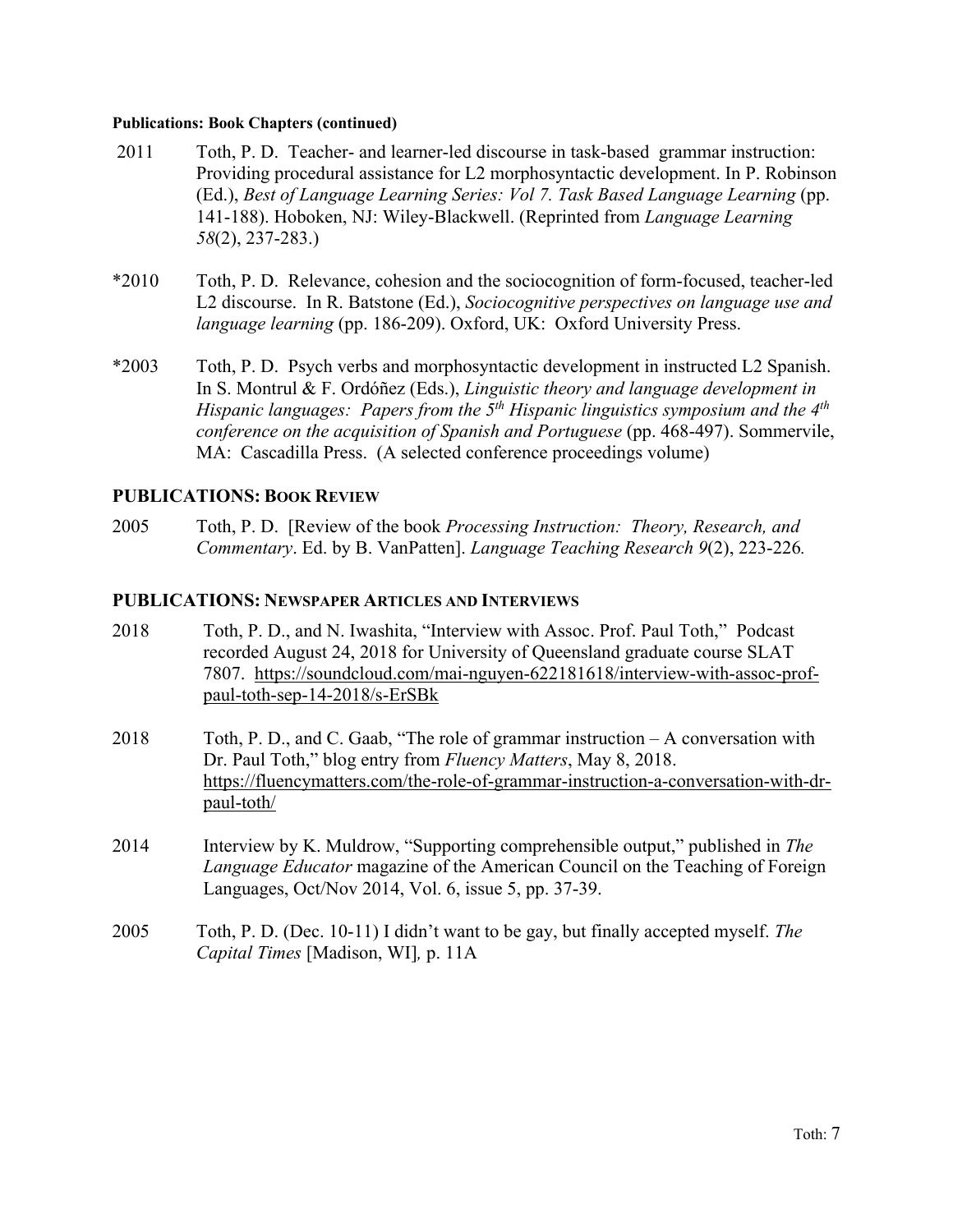### **PUBLICATIONS: IN PROGRESS**

- (in prep.) Toth, P. D. *Grammar*. In L. Gurzynski-Weiss & Y. Kim (Eds.), *Research methods in instructed second language acquisition.* Amsterdam: John Benjamins, to appear in 2021. (9,000 words).
- (in prep.) Zalbidea, J. & Toth, P. D. *The roles of interaction and output in input processing*. In W. Wong & J. Barcroft (Eds.) *The Routledge Handbook of Second Language Acquisition and Input Processing.* New York: Routledge, to appear in 2021 (7,500 words).
- (in prep.) Toth, P. D. *Grammar instruction and second language development: Bridging the socio-cognitive divide in theory and in practice*. Under contract with Routledge, to be submitted December 2020. (Target length: 120,000 words, 300 pages).
- (in prep.) Toth, P. D. (Ed.) *What do the data show? Multiple perspectives on classroom L2 learning from a single data set.* Special issue of *Language Learning 71*, consisting of an introduction, eight empirical studies, and a discussion, to appear in 2021.
- (in review)Toth, P. D, Gil-Berrio, Y. & Moranski, K. Intersubjectivity episodes and the negotiation of L2 use in peer interaction. In P. D. Toth, (Ed.). *What do the data show? Multiple perspectives on classroom L2 learning from a single data set.* Special issue of *Language Learning 71*, to appear in 2021.

### **PUBLICATIONS: PEDAGOGICAL MATERIALS**

- 2004 Sarkas, A., Toth, P. D., McCormick, D., Quinto-Pozos, D., Laudato, N., & Johnston, W. *Visuals for Foreign Language Instruction* (Electronic database). University of Pittsburgh's Digital Research Library. Retrieved from https://digital.library.pitt.edu/collection/visualsforeign-language-instruction
- 1997 Toth, P. D. Content-based foreign language lessons. In J. Gutiérrez, H. Rosser, & M. Rosso-O'Laughlin (Main Authors), *Ya Verás* (Second Ed., Level 1, pp. 152-153, 226- 227; Level 2, pp. 204-205, 342-343). Boston, MA: Heinle & Heinle.

### **GRANTS AWARDED**

- 2020 Temple University Provost's Summer Research Award. *Social and motivational factors in the peer interaction of Spanish classroom learners.* Value: \$7,000 to hire a research assistant to analyze Spanish post-secondary qualitative data, summer 2020.
- 2019 Temple University Provost sabbatical leave for fall 2019. *Social and cognitive factors in learning Spanish through classroom interaction.* Value: full salary and benefits for four months, to finish multi-year book project on classroom grammar instruction, and begin analysis of newly-collected post-secondary Spanish classroom data*.*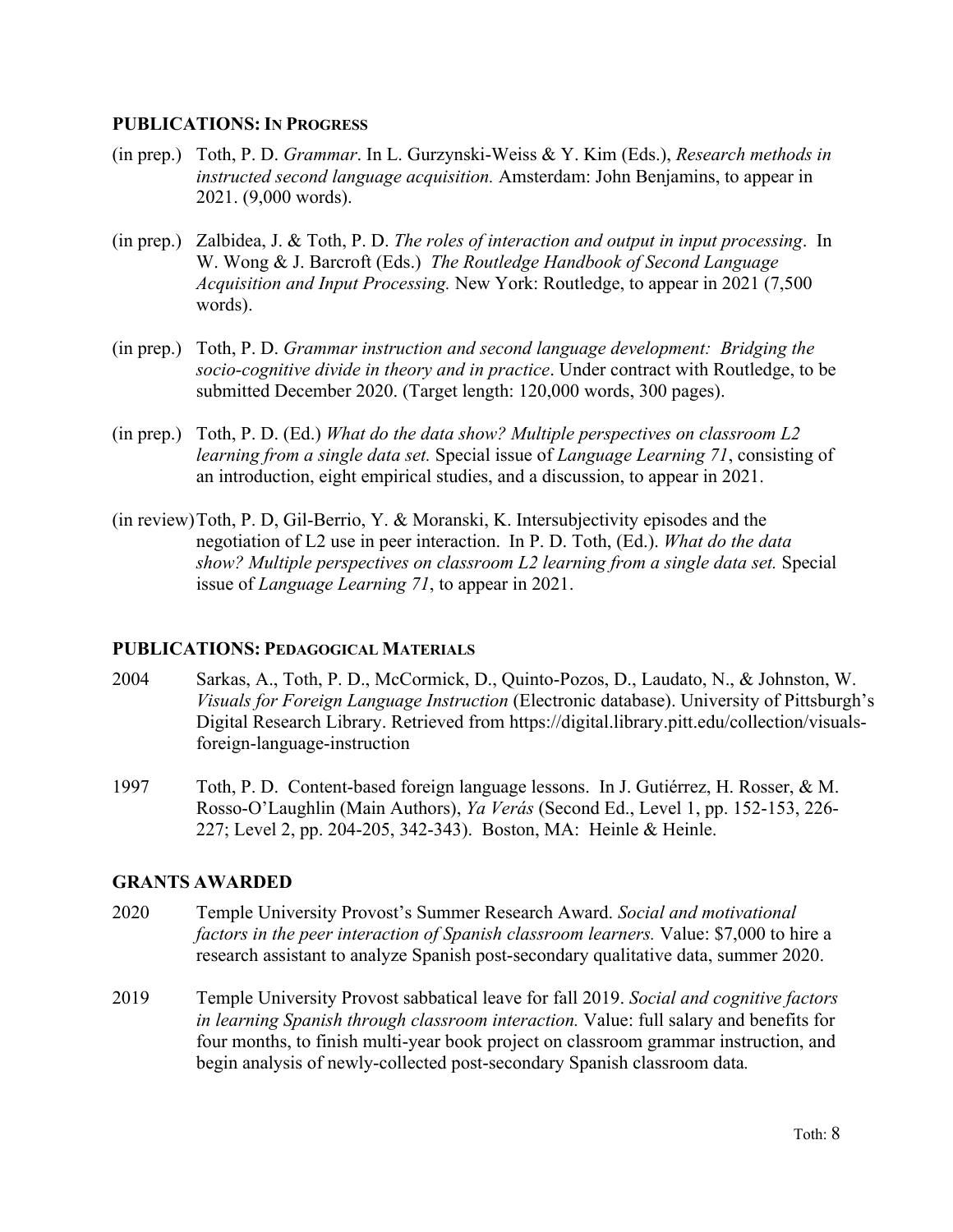### **Grants Awarded (continued)**

- 2018 *Language Learning* Roundtable Grant. *What do the data show? Multiple theoretical perspectives on learning in a single L2 classroom.* Value: \$10,000 to organize an invited colloquium of 12 participants at the 2019 Annual Meeting of the American Association for Applied Linguistics in Atlanta, GA.
- 2018 Temple University College of Liberal Arts Research Award. *Social and cognitive factors in Spanish classroom interaction and learning.* Value: \$5,000 to hire a graduate research assistant to compile quantitative and qualitative Spanish postsecondary classroom data, summer 2018.
- 2016 Temple University College of Liberal Arts Research Award. *The individual and social impact of small-group linguistic problem solving on adolescent Spanish learners' accuracy and language use.* Value: \$5,000 to hire and train graduate research assistant in qualitative analyitic procedures, summer 2016.
- 2016 Temple University Provost's Summer Research Award. *The individual and social impact of small-group linguistic problem solving on adolescent Spanish learners' accuracy and language use.* Value: \$7,000 to transcribe and analyze high school classroom intractions using cloud-based software, summer 2016.
- 2014 Temple University Provost's Summer Research Award. *The impact of grammatical problem-solving on second-language linguistic performance.* Value: \$7,000 to analyze data on high school Spanish instruction, summer 2014.
- 2012 Temple University Provost sabbatical leave for fall 2012. *Grammar instruction and second language development: Explanations and implications from social and cognitive perspectives.* Value: full salary and benefits for four months, to develop the manuscript for a book on the relationship between second language acquisition theory and grammar instruction, to be published by Routledge*.*
- 2010 Temple University College of Liberal Arts Research Award. *Assessing learning outcomes for inductive versus deductive Spanish grammar instruction.* Value: \$5,000 to develop qualitative analytical procedures for classroom interaction data.
- 2009 Temple University Provost's Seed Grant Award. (Principal investigator, with Elvis Wagner). *Assessing the impact of inductive versus deductive instruction in high school Spanish classes*. Value: \$44,839 to analyze data and diseminate findings from research on Spanish instruction; seek external funding for future work, 2009- 2011.
- 2009 Temple University Provost's Grant-in-Aid and Summer Research Awards. *Linguistic development in Spanish learners under deductive and inductive instructed conditions*. Value: \$7,500 to analyze data on high school Spanish instruction, summer 2009.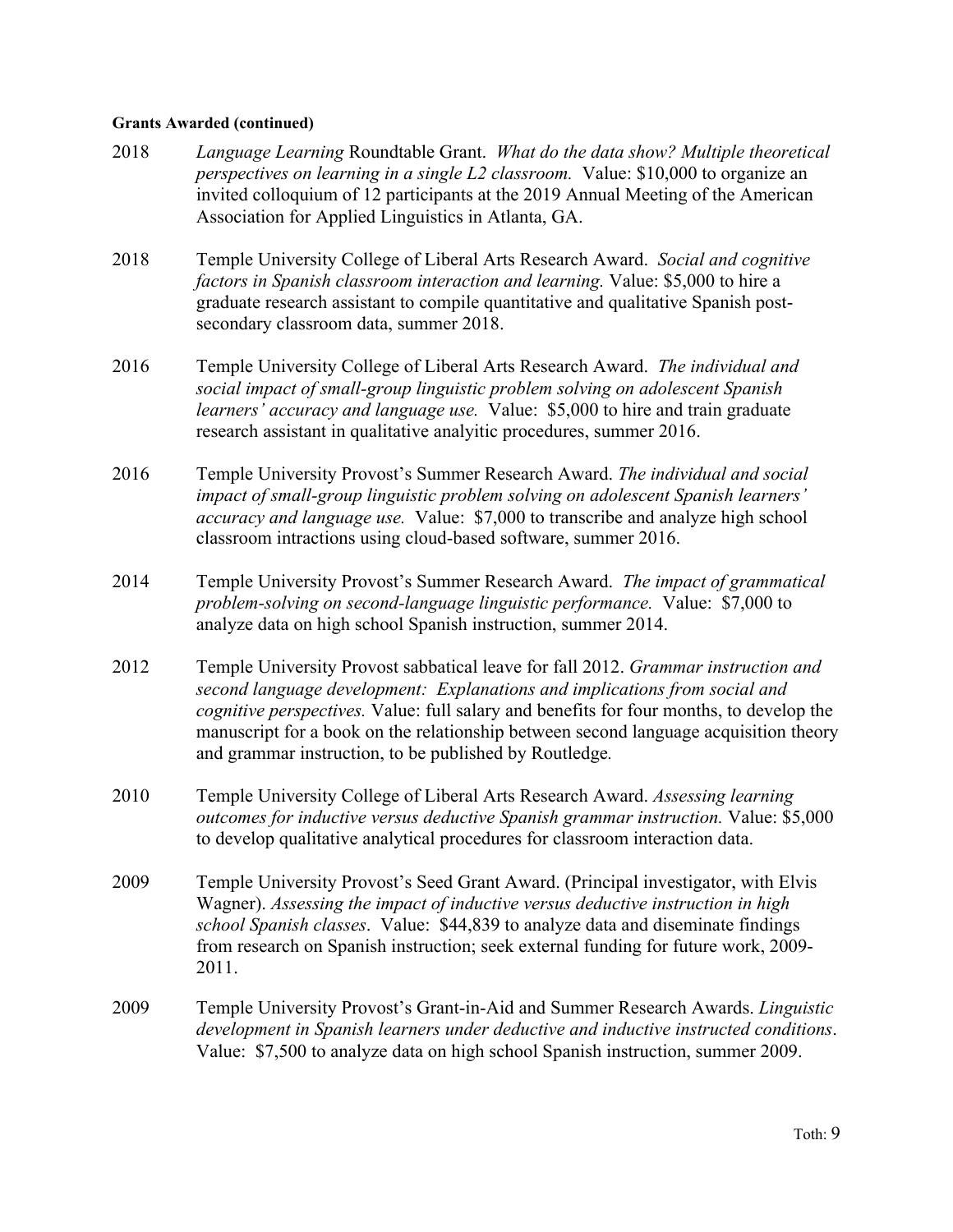### **Grants Awarded (continued)**

- 2007 University of Wisconsin Graduate School Research Grant. *Linguistic development in high school Spanish under deductive and inductive instructed conditions*. Value: \$27,266 to conduct research on high school Spanish instruction during the 2008-2009 school year.
- 2007 University of Wisconsin Latin American, Caribbean, and Iberian Studies small grant. *Linguistic development in high school Spanish under deductive and inductive instructed conditions*. Value: \$500 for research on high school Spanish instruction 2008-2009.
- 2006 University of Wisconsin Graduate School Research Grant. *Assessing deductive and inductive approaches to foreign language grammar instruction*. Value: \$35,682 to conduct research on high school Spanish instruction during the 2007-2008 school year
- 2003 University of Akron First Year Experience Program Improvement Project Grant. (Principal investigator, with Susan Colville-Hall and Matthew Wyszynski) Value: \$7,000 to conduct research on innovative approaches to pedagogy in first-year undergraduate language courses.
- 2001 University of Pittsburgh Chancellor's Innovations in Education Award. Value: \$25,000 to develop a digital database of visual aids for communicative language instruction.

## **GRANTS ATTEMPTED**

- 2019 Spencer Foundation, field-initiated small grant. *Social and cognitive factors in Spanish classroom interaction and learning*. Proposed budget: \$49,983 to support qualitative case studies of the academic achievement of second and heritage learners of Spanish in intermediate university classrooms. Funding declined, revision encouraged.
- 2018 National Science Foundation, Program in Linguistics. (Co-principal investigator, with Kara Morgan-Short)*. A multi-method approach to explaining performance and processing variability in second language development*. Proposed budget: \$329,650 over three years to investigate cognitive and social factors as determinants of individual variability in Spanish second language development. Evaluation: Competitive, funding declined.
- 2010 National Science Foundation, Programs in Linguistics and Perception, Action and Cognition. (Principal investigator, with Elvis Wagner). *The impact of inductive versus deductive instruction on second language grammatical development.* Proposed budget: \$419,329 over three years to investigate grammar instruction in third-semester undergraduate Spanish classes using quantitative and qualitative methods. Evaluation: Competitive-Low, funding declined.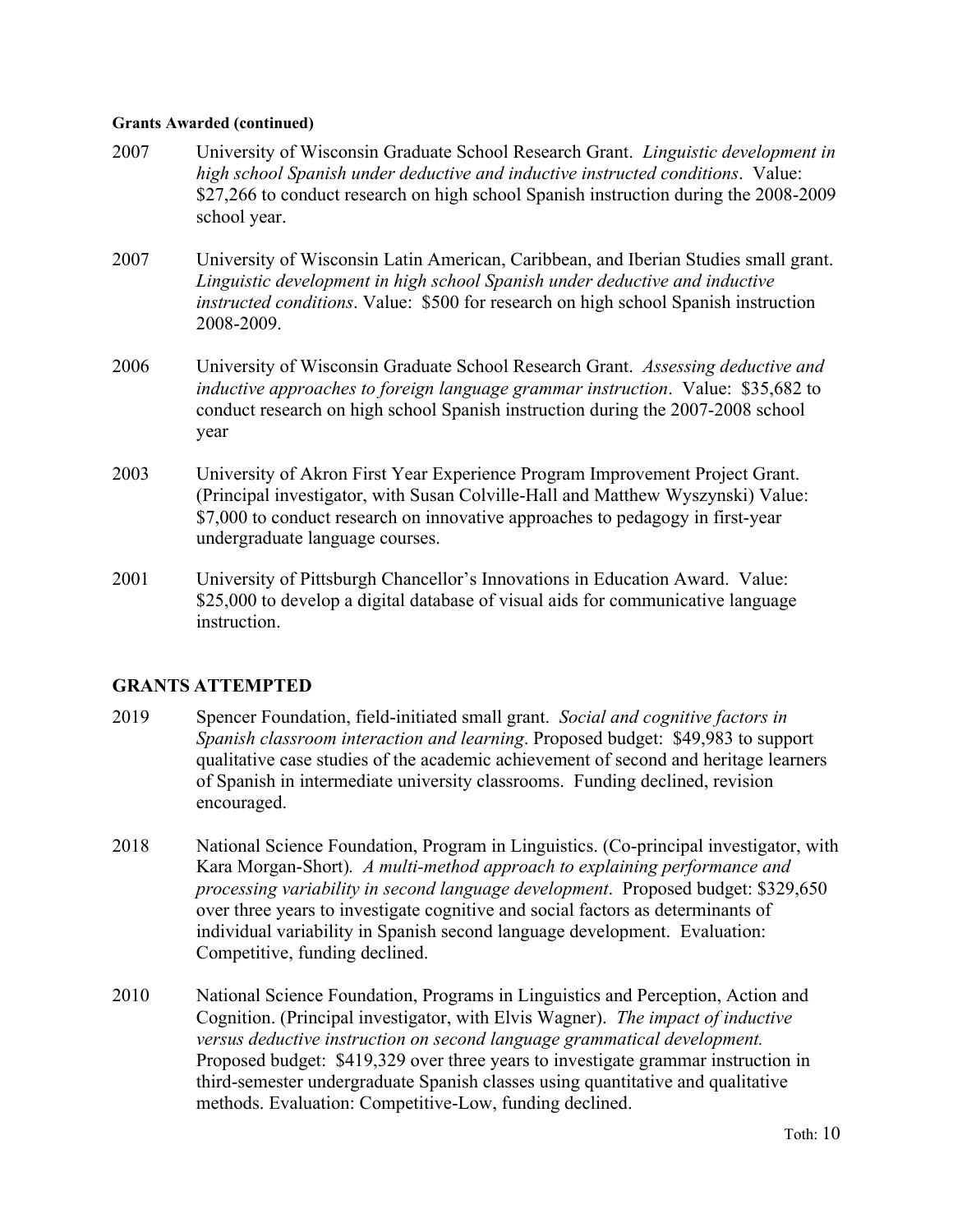### **Grants Attempted (continued)**

- 2007 National Science Foundation, Programs in Linguistics and Perception, Action and Cognition. *Instruction and the development of second-language Spanish morphosyntax.* Proposed budget: \$348,434 over three years to investigate grammar instruction in third-year high school Spanish classes using quantitative and qualitative methods. Evaluation: Revision encouraged, funding declined.
- 2007 Spencer Foundation, small grant. Program in Teaching, Learning, and Instructional Resources. Proposed budget: \$39,667 to support ongoing quantitative and qualitative research on grammar instruction in third-year high school Spanish classrooms. Funding declined.

### **CONFERENCE PRESENTATIONS**

- 2020 *The impact of deductive versus guided inductive instruction in L2 Spanish classrooms: A multisite study* (third author with Kara Moranski and Janire Zalbidea). Paper presented at the annual Second Language Research Forum. October 23-25. Vanderbilt University, Nashville, TN.
- 2019 The roles of comprehensible input and explicit instruction in L2 development. In F. Troyan (Chair), *Current research on explicit grammar instruction in language classrooms.* Invited panel for the Research Special Interest Group conducted at the Annual Meeting of the American Council on the Teaching of Foreign Languages. November 22-24. Washington, DC
- 2019 *Understanding discursive factors in form-focused L2 peer interaction* (first author with Ashley Shaffer). Paper presented at the Annual Meeting of the American Council on the Teaching of Foreign Languages. November 22-24. Washington, DC.
- 2019 What do the data show? Introducing a L2 Spanish classroom. In P.D. Toth (Chair), *What do the data show? Multiple theoretical perspectives on learning in a single L2 classroom.* Invited colloquium conducted at the American Association for Applied Linguistics Annual Meeting. March 9-12. Atlanta, GA https://www.aaal.org/2019 invited-colloquia-paul-d-toth
- 2018 *"Pragmatics related episodes" as regulators of intersubjectivity during form-focused*  tasks. Paper presented at the 25<sup>th</sup> Annual Sociocultural Theory and Second Language Learning Conference. November 1-3. University of Pittsburgh, Pittsburgh, PA
- 2018 *Understanding classroom communication*. Paper presented at the Annual Conference of the Ohio Foreign Language Association. April 5-7, Cleveland, OH.
- 2018 *Why haven't we solved instructed SLA?: A sociocognitive account* (first author with Kara Moranski). Paper presented at the American Association for Applied Linguistics Annual Meeting. March 24-27, Chicago, IL.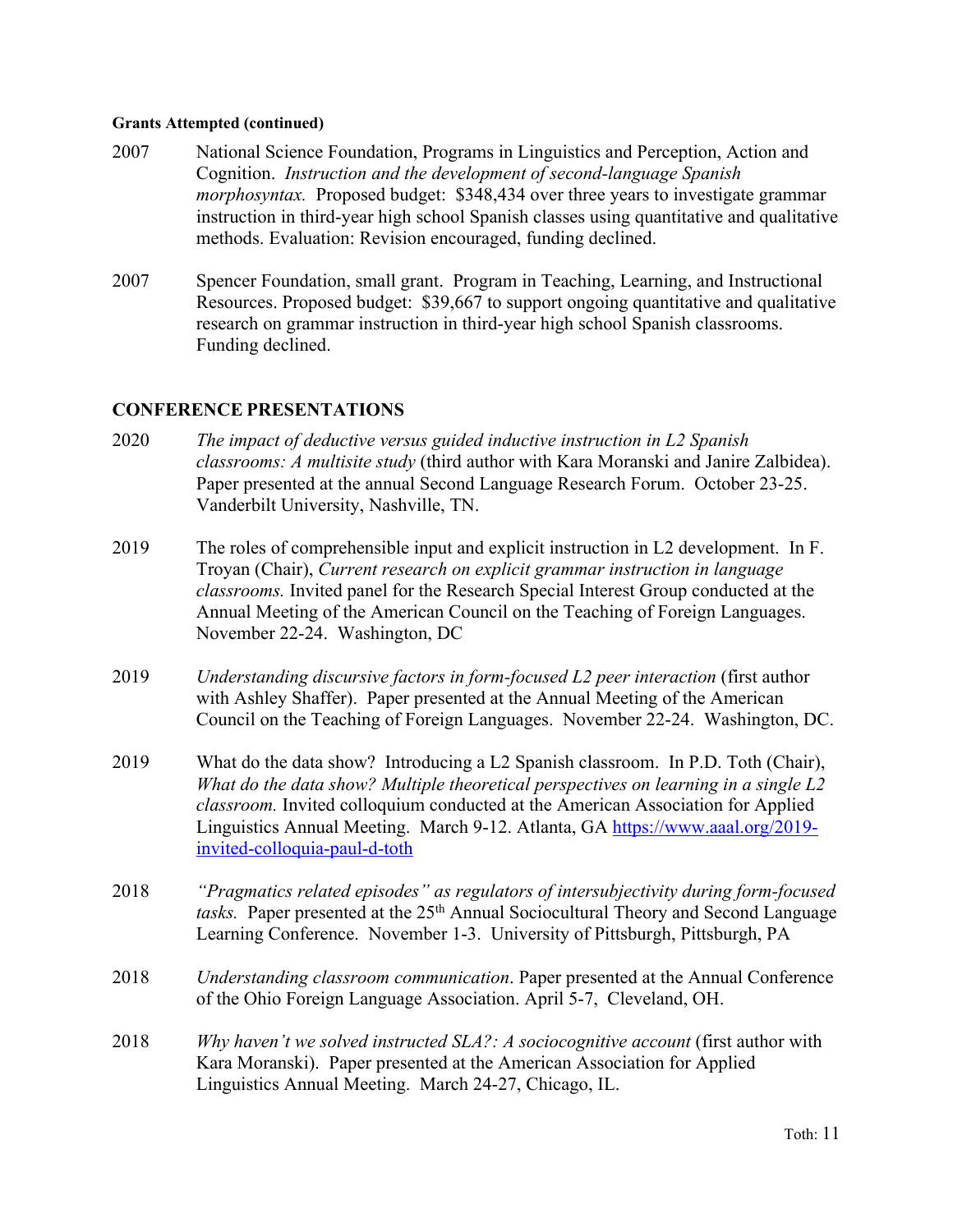- 2018 *Why haven't we solved form-focused peer interaction? A sociocognitive account* (first author with Kara Moranski). Paper presented at The Oral-Written Connection in the Learning of Second/Foreign Languages International Conference. March 8-9, Universidad del País Vasco, Vitoria-Gasteiz, Spain.
- 2017 Sociocognitive determinants of L2 peer interaction: A meeting of minds within social worlds. In J. Philp (Chair), *Exploring the role of peer dynamics and learning in the foreign language classroom.* Colloquium conducted at the European Second Language Association 27th Annual Meeting. August 30-September 2. University of Reading, Reading, UK.
- 2017 *On the importance of a sociocognitive perspective for effective L2 pedagogy* (first author with Kristin Davin). Paper presented at the International Association of Applied Linguistics 18th Triennial World Congress. July 23-28. Rio de Janeiro, Brazil.
- 2017 *Social and instructional determinants of language-related episodes in a Spanish L2 classroom* (first author with Kara Moranski and Yohana Gil-Berrio). Paper presented at the International Association of Applied Linguistics 18th Triennial World Congress. July 23-28. Rio de Janeiro, Brazil.
- 2017 *Exploring interrelationships between "pragmatics-related episodes" and languagerelated episodes in L2 Spanish peer interaction* (first author with Kara Moranski and Yohana Gil-Berrio). Paper presented at the 7th International Conference on Task-Based Language Teaching, April 19-21. Language Acquisition Research Group, University of Barcelona, Barcelona, Spain.
- 2017 *The impact of "pragmatics-related episodes" on language-related episodes in L2 Spanish peer interaction* (first author with Kara Moranski and Yohana Gil-Berrio). Paper presented at the American Association for Applied Linguistics Annual Meeting. March 18-21, Portland, OR
- 2017 *L2 teacher preparation and the imperative of a sociocognitive perspective* (first author with Kristin Davin). Paper presented at the Tenth International Language Teacher Education Conference. February 2-4. University of California at Los Angeles, Los Angeles, CA.
- 2016 *The socio-cognitive imperative of L2 instructional design* (first author with Kristin Davin). Paper presented at the Annual Meeting of the American Council on the Teaching of Foreign Languages. November 18-20. Boston, MA.
- 2016 *The social and instructional context of language-related episodes in a high school L2 Spanish classroom* (first author with Kara Moranski and Yohana Gil-Berrio). Paper presented at the annual Hispanic Linguistics Symposium. October 7-9. Georgetown University, Washington, DC.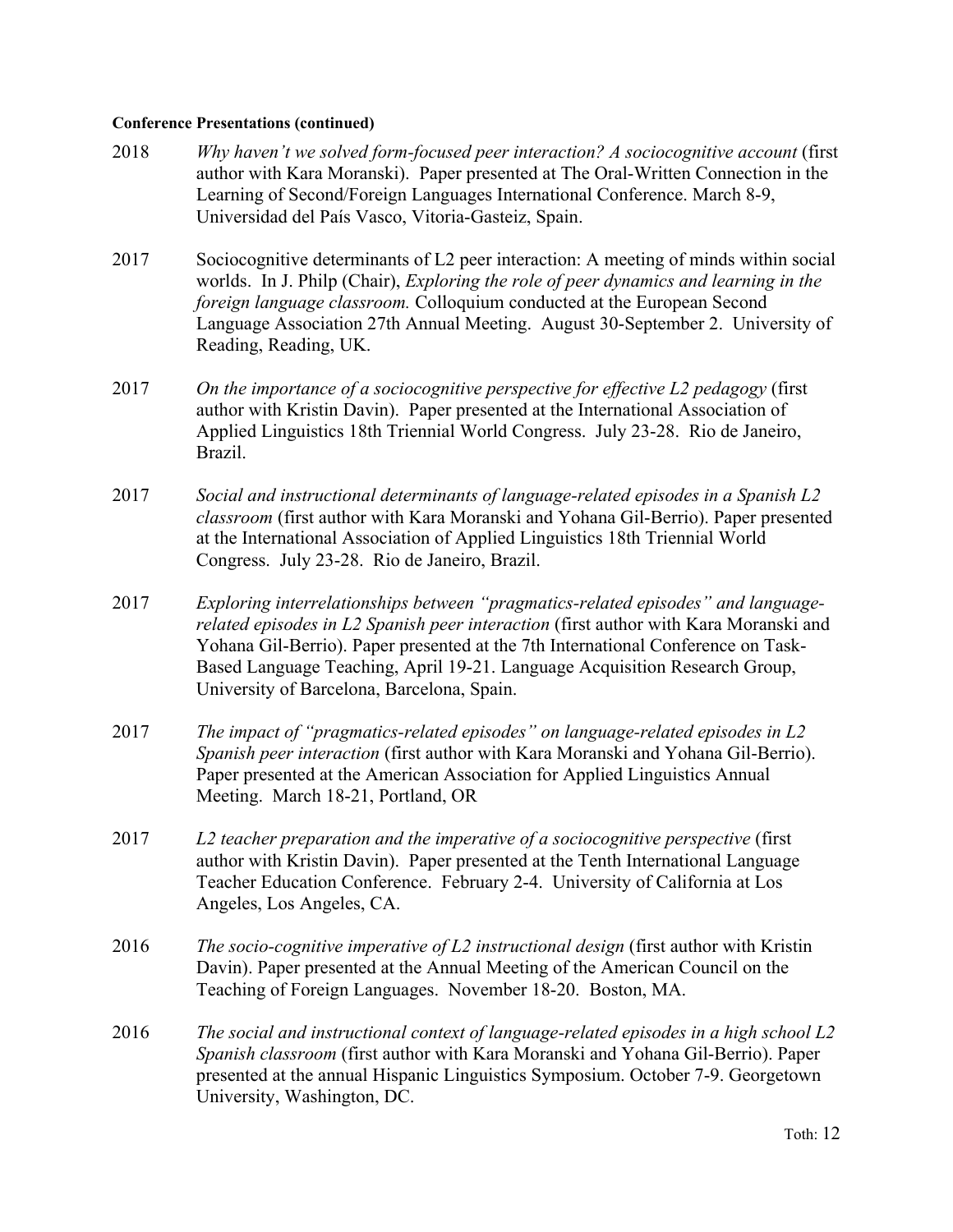| 2016 | The imperative of a sociocognitive perspective for $L2$ instruction (first author with<br>Kristin Davin). Proposal presented at the annual Second Language Research Forum.<br>September 23-25. Teacher's College at Columbia University, New York, NY.                                                                                                                                                                                   |
|------|------------------------------------------------------------------------------------------------------------------------------------------------------------------------------------------------------------------------------------------------------------------------------------------------------------------------------------------------------------------------------------------------------------------------------------------|
| 2016 | Social and instructional determinants of peer interaction among adolescent L2<br>Spanish learners (first author with Kara Moranski and Yohana Gil-Berrio). Paper<br>presented at the annual Second Language Research Forum. September 23-25.<br>Teacher's College at Columbia University, New York, NY.                                                                                                                                  |
| 2016 | The sociocognitive imperative of L2 pedagogy (first author with Kristin Davin). In H.<br>Byrnes (Chair), Celebrating 100 years of the Modern Language Journal: Reflecting<br>on Challenges for Language Studies in a Multilingual World. Colloquium conducted<br>at the Modern Language Association Annual Convention. January 6-8. Austin, TX.                                                                                          |
| 2015 | The impact of L1 meta-analytic talk on L2 target-structure accuracy and use (first<br>author with Kara Moranski and Yohana Gil-Berrio). Paper presented at the 6th<br>International Conference on Task-Based Language Teaching. September 16-18.<br>Centre for Language and Education, Leuven University, Leuven, Belgium.                                                                                                               |
| 2015 | Teaching with PACE: Developing and applying grammar rules for communication.<br>Paper presented at the First International Conference on Innovative Research in<br>Foreign Language Education. August 26-28. Universidad de Córdoba, Montería,<br>Colombia.                                                                                                                                                                              |
| 2015 | The individual and social impact of meta-analytic talk on L2 Spanish accuracy and<br>use (first author with Kara Moranski and Yohana Gil-Berrio). In M. Sato (Chair),<br>Understanding peer interaction: Research directions and pedagogical implications.<br>Colloquium conducted at the American Association for Applied Linguistics/<br>Canadian Association for Applied Linguistics Annual Meeting. March 21-24.<br>Toronto, Canada. |
| 2014 | The Relevance of Prior Knowledge to Collaborative Consciousness-Raising In R.F.<br>Young and P.D. Toth (Chairs) Personal Moments of Classroom Language Learning<br>in the History of Persons. Colloquium conducted at the 17th Triennial World<br>Congress of the International Association of Applied Linguistics. August 10-15.<br>Brisbane, Australia.                                                                                |
| 2014 | Prior Knowledge and Mutual Understanding During L2 Consciousness-Raising<br>Tasks. In P.D. Toth and R.F. Young (Chairs) What we know and what we learn:                                                                                                                                                                                                                                                                                  |

*Personal histories in L2 classroom discourse*. Colloquium conducted at the American Association for Applied Linguistics Annual Meeting. March 22-25. Portland, OR.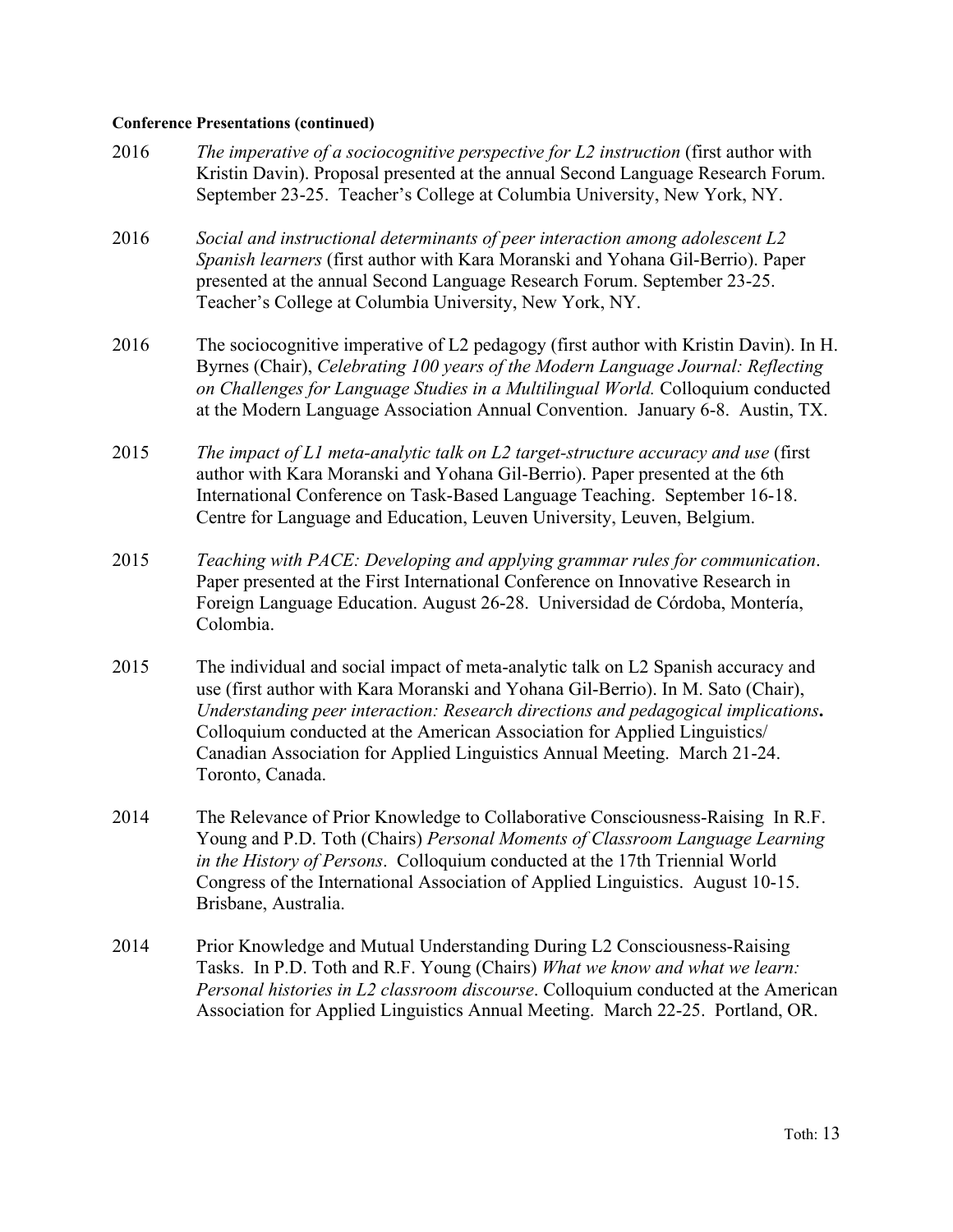- 2014 *Languaging and language use: L1 analytic talk as it relates to L2 production* (second author with Kara Moranski). Paper presented at the American Association for Applied Linguistics Annual Meeting. March 22-25. Portland, OR.
- 2014 *How collaboration in analyzing form and function affects L2 Spanish use among adolescent learners* (second author with Kara Moranski). Paper presented at the Georgetown University Round Table on Usage-based approaches to language, language learning, and multilingualism. March 14-16. Georgetown University, Washington, DC.
- 2013 What learners get out of grammar instruction: Growth, L1 transfer, and some surprises. In J.K. Hall and R. Donato (Chairs), *AAAL at ACTFL*. Invited colloquium at the Annual Meeting of the American Council on the Teaching of Foreign Languages. November 22-24. Orlando, FL.
- 2013 *The impact of explicit instruction on implicit L2 Spanish knowledge* (first author with Pedro Guijarro-Fuentes). Paper presented at the 9th International Symposium on Bilingualism. June 10-13. Nanyang Technological University, Singapore.
- 2013 *Classroom L2 learners' implicit knowledge of Spanish verbal semantics: Evidence against encapsulation* (first author with Pedro Guijarro-Fuentes). Paper presented at the American Association for Applied Linguistics Annual Meeting. March 16-19. Dallas, TX.
- 2012 *Introducing Phase II of ACTFL's Research Priorities* (with Dave McAlpine, Eileen Glisan, Richard Donato, and Marty Abbott). Plenary discussion panel at the Annual Meeting of the American Council on the Teaching of Foreign Languages. November 16-18. Philadelphia, PA.
- 2012 *Using authentic spoken language to improve foreign language listening* (second author with Elvis Wagner). Paper presented at the Annual Meeting of the American Council on the Teaching of Foreign Languages. November 16-18. Philadelphia, PA.
- 2012 *Young foreign and native learners' grammars* (second author with Pedro Guijarro-Fuentes). Paper presented at the 22nd Annual Conference of the European Second Language Association. September 6-8. Adam Mickewicz University, Poznan, Poland.
- 2012 *The linguistic impact of inductive versus deductive instruction on L2 Spanish young learners' grammars* (second author with Pedro Guijarro-Fuentes). Paper presented at the International Workshop on Language Education for Young Learners. January 14- 16. Aristotle University of Thessaloniki, Thessaloniki, Greece.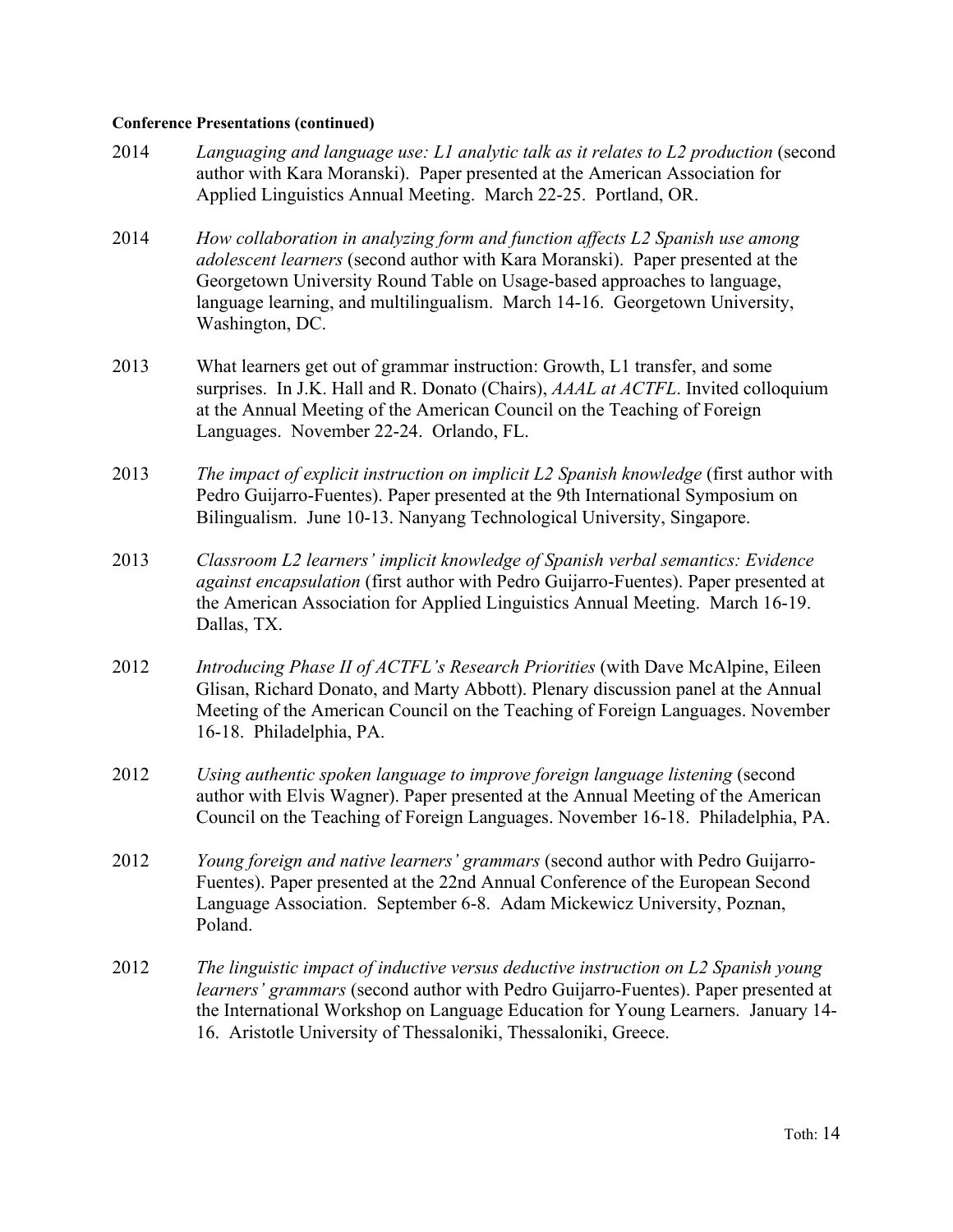- 2011 *Formulating rules with adolescent L2 Spanish learners through inductive consciousness-raising tasks.* Paper presented at the Fourth International Conference on Task-Based Language Teaching. November 18-20. University of Auckland, New Zealand.
- 2011 *Metalinguistic problem-solving with adolescent L2 Spanish learners during inductive grammar instruction* (first author with Elvis Wagner). Paper presented at the 16th Triennial World Congress of the International Association of Applied Linguistics August 23-28. Beijing Foreign Studies University, Beijing, China.
- 2011 *"Co-constructing" explicit L2 knowledge with high school Spanish learners during inductive grammar instruction* (first author with Elvis Wagner). Paper presented at the American Association for Applied Linguistics Annual Meeting. March 26-29. Chicago, IL.
- 2010 *"Languaging" with high school L2 Spanish learners during inductive grammar instruction* (first author with Elvis Wagner and Kara Moranski). Paper presented at the XVIIth Annual Sociocultural Theory and Second Language Learning Research Working Group. October 21-23. Teacher's College of Columbia University, New York, NY
- 2010 *Non-traditional students and their agentive roles in the classroom* (third author with Kara Moranski and Chesla Ann Bohinski). Paper presented at the XVIIth Annual Sociocultural Theory and Second Language Learning Research Working Group. October 21-23. Teacher's College of Columbia University, New York, NY
- 2010 *A non-traditional look at the adult learner: Deconstruction through "coconstruction" of L2 grammar rules* (third author with Kara Moranski and Chesla Ann Bohinski). Paper presented at the Second Language Research Forum. October 14-16. University of Maryland, College Park, MD.
- 2010 *"Co-constructing" explicit L2 knowledge among high school Spanish learners through inductive grammar instruction* (first author with Elvis Wagner and Kara Moranski). Paper presented at the Second Language Research Forum. October 14-16. University of Maryland, College Park, MD.
- 2010 *Teaching grammar inductively with the story-based, PACE approach.* Paper presented at the Indiana University of Pennsylvania Spring Conference on Foreign Language Teaching. April 23. Indiana University of Pennsylvania, Indiana, PA.
- 2010 Cohesion and relevance in processing form-focused L2 Spanish discourse. In A. Juffs (Chair), *Connecting psycholinguistics and pedagogy: Processing in second language acquisition and processing in the classroom*. Colloquium conducted at the American Association for Applied Linguistics Annual Meeting. March 6-9. Atlanta, GA.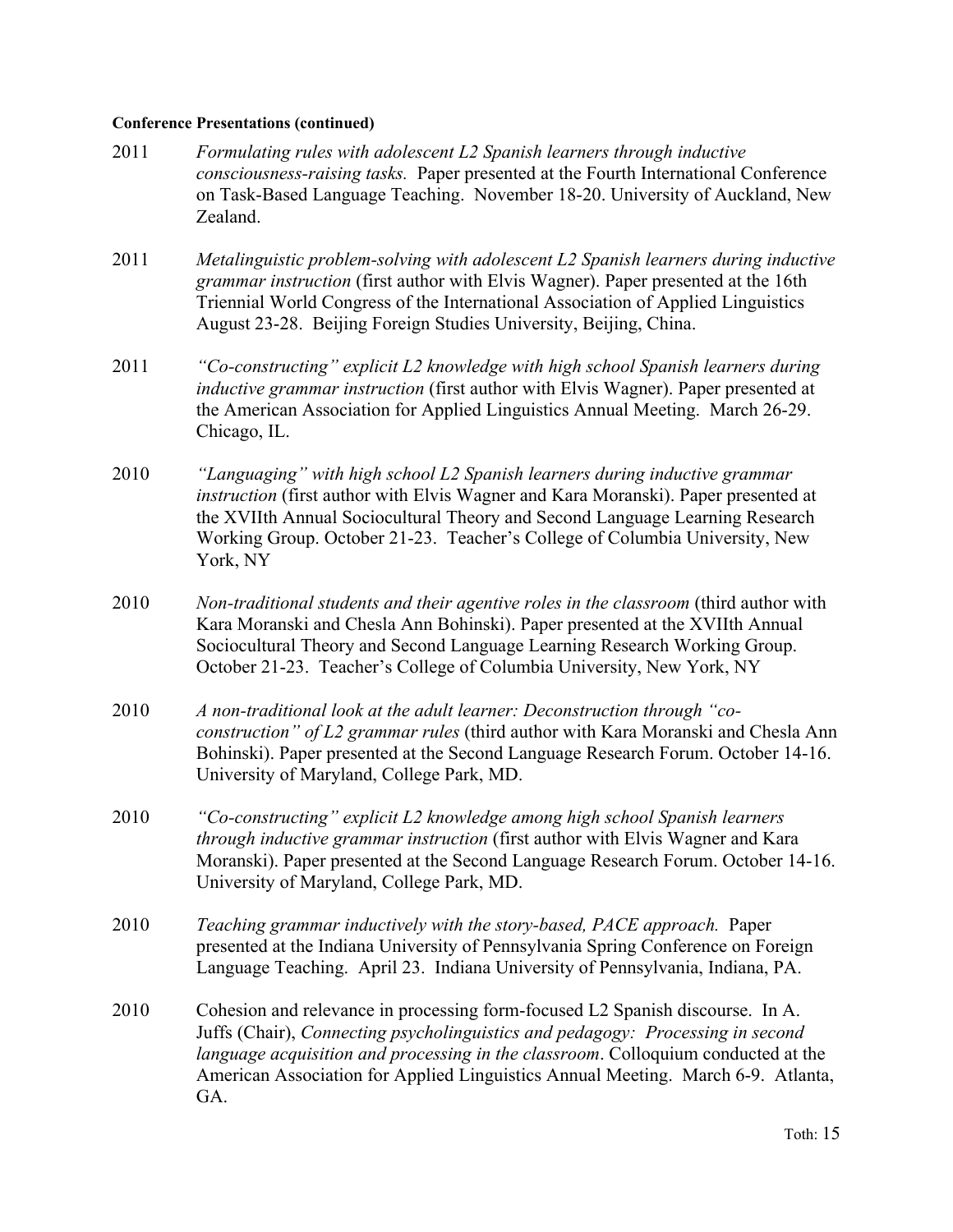| 2009 | The linguistic impact of inductive versus deductive instruction on high school L2<br>Spanish learners' acquisition of se (first author with Pedro Guijarro-Fuentes). Paper<br>presented at the Hispanic Linguistics Symposium. October 21-24. Universidad de<br>Puerto Rico, Río Piedras.                                  |
|------|----------------------------------------------------------------------------------------------------------------------------------------------------------------------------------------------------------------------------------------------------------------------------------------------------------------------------|
| 2009 | Relevance and cohesion in processing form-focused, teacher-led L2 Spanish<br>discourse. In A. Farley (Chair), Issues in processing and instruction. Colloquium<br>conducted at Second Language Processing and Parsing: State of the Science. May<br>21-24. Texas Tech University, Lubbock, TX.                             |
| 2009 | Grammar instruction and linguistic development in high school L2 Spanish classes<br>(first author with Pedro Guijarro-Fuentes). Paper presented at the Conference on<br>First and Second Languages: Exploring the Relationship in Pedagogy-Related<br>Contexts. March 27-28. University of Oxford, Oxford, United Kingdom. |
| 2009 | The impact of inductive versus deductive grammar instruction on high school L2<br>Spanish development (first author with Pedro Guijarro-Fuentes). Paper presented at<br>the American Association for Applied Linguistics Annual Meeting. March 21-24.<br>Denver, CO.                                                       |
| 2009 | Relevance, cohesion, and negotiation during form-focused, teacher-led L2 Spanish<br>discourse. Paper presented at the Georgetown University Round Table on Implicit &<br>Explicit Conditions, Processes and Knowledge in SLA and Bilingualism. March 13-<br>15. Georgetown University, Washington, DC.                     |
| 2009 | Conducting quasi-experimental classroom research with mixed methods. Paper<br>presented at the 3 <sup>rd</sup> meeting of the Pennsylvania Applied Linguistics Consortium.<br>January 31. University of Pittsburgh, Pittsburgh, PA.                                                                                        |
| 2008 | Learner-learner interactions in Spanish as a foreign language classrooms (third<br>author with Melissa Bowles and Rebecca Adams). Paper presented at the Second<br>Language Research Forum. October 17-19. University of Hawaii, Honolulu, HI.                                                                             |
| 2008 | Signaled recasts and learner uptake in an L2 Spanish classroom (first author with<br>Angela Garritano). Paper presented at the American Association for Applied<br>Linguistics Annual Meeting. March 29-April 1. Washington, DC.                                                                                           |
| 2007 | Teacher- and learner-led discourse as tools for L2 grammatical development in task-<br>based Spanish instruction. Paper presented at the 2 <sup>nd</sup> International Conference on<br>Task Based Language Teaching. September 20-22. University of Hawaii, Honolulu,<br>HI.                                              |
| 2007 | Comparing outcomes for teacher- and learner-led discourse in task-based L2 Spanish<br>instruction. Paper presented at the American Association for Applied Linguistics<br>Annual Meeting. April 21-24. Costa Mesa, CA.                                                                                                     |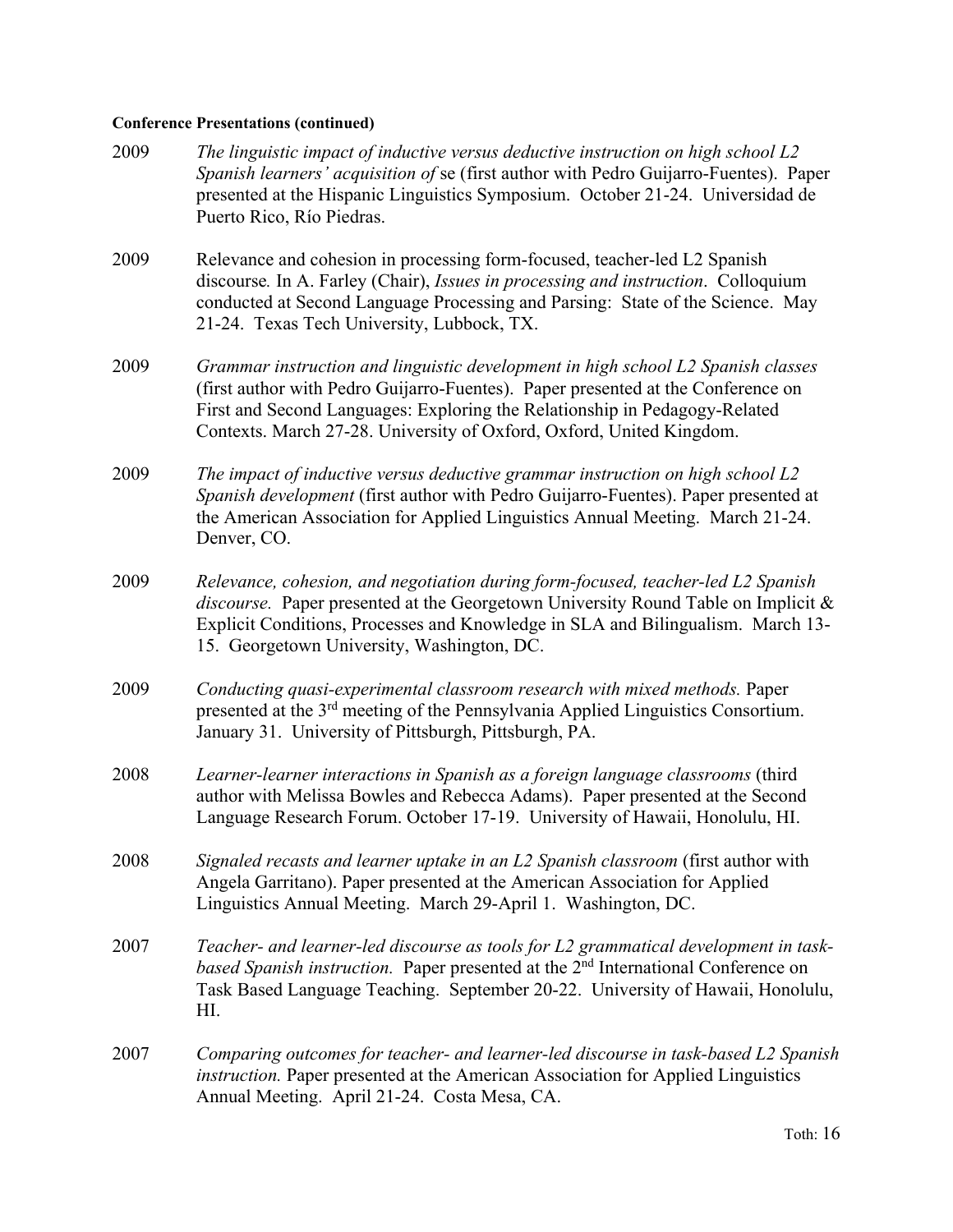| 2007 | Teacher- and learner-led discourse in L2 Spanish development: A proposal for<br>"procedural assistance" in "output processing". Paper presented at Social &<br>Cognitive Aspects of Second Language Learning and Teaching. April 12-14.<br>University of Auckland, Auckland, New Zealand              |
|------|-------------------------------------------------------------------------------------------------------------------------------------------------------------------------------------------------------------------------------------------------------------------------------------------------------|
| 2006 | Thinking Communicatively about Grammar Instruction: Equipping Learners for<br>Independent speaking. Paper presented at the Wisconsin Association For Language<br>Teachers Annual Conference. November 2-4. Appleton, WI.                                                                              |
| 2006 | Acquiring Spanish Dative Constructions and Their Thematic Heterogeneity. Paper<br>presented at the Hispanic Linguistics Symposium. October 18-22. University of<br>Western Ontario, London, ON Canada.                                                                                                |
| 2006 | Investigating Learners' Metatalk under Inductive versus Deductive Instructed<br>Conditions. Paper presented at the American Association of Teachers of Spanish and<br>Portuguese Annual Meeting. June 28-July 2. Salamanca, Spain.                                                                    |
| 2006 | Articulating L2 metalinguistic rules under inductive versus deductive instructed<br>conditions. Paper presented at the American Association for Applied Linguistics<br>Annual Meeting. June 17-20. Montreal, PQ Canada.                                                                               |
| 2005 | Unaccusativity and Spanish se in instructed L2 morphosyntactic development. Paper<br>presented at the Second Language Research Forum. October 6-9. Teacher's College<br>of Columbia University, New York, NY.                                                                                         |
| 2004 | Psych verbs and Spanish se in the L2 morphosyntactic development of instructed<br>beginners. Paper presented at the Second Language Research Forum. October 14-<br>16. Pennsylvania State University, State College, PA.                                                                              |
| 2004 | The PACE lesson: Does teaching grammar inductively make a difference? Paper<br>presented at the American Association of Teachers of Spanish and Portuguese Annual<br>Meeting. July 29– August 1. Acapulco, Mexico.                                                                                    |
| 2004 | Processing Instruction and the role of output in L2 acquisition. Paper presented at the<br>American Association for Applied Linguistics Annual Meeting. May 1-4. Portland,<br>OR.                                                                                                                     |
| 2004 | The ACTFL Oral Proficiency Interview: Principles and processes (second author<br>with Christopher Eustis and Alejandra Zanetta). Paper presented at the Ohio Foreign<br>Language Association Annual Conference. March 25-27. Columbus, OH.                                                            |
| 2003 | L2 acquisition of Spanish dative constructions: Moving beyond goal and benefactive<br>(second author with Pascual Masullo). Paper presented at the 6 <sup>th</sup> Conference on the<br>L1 and L2 Acquisition of Spanish and Portuguese. October 16-18. University of<br>New Mexico, Albuquerque, NM. |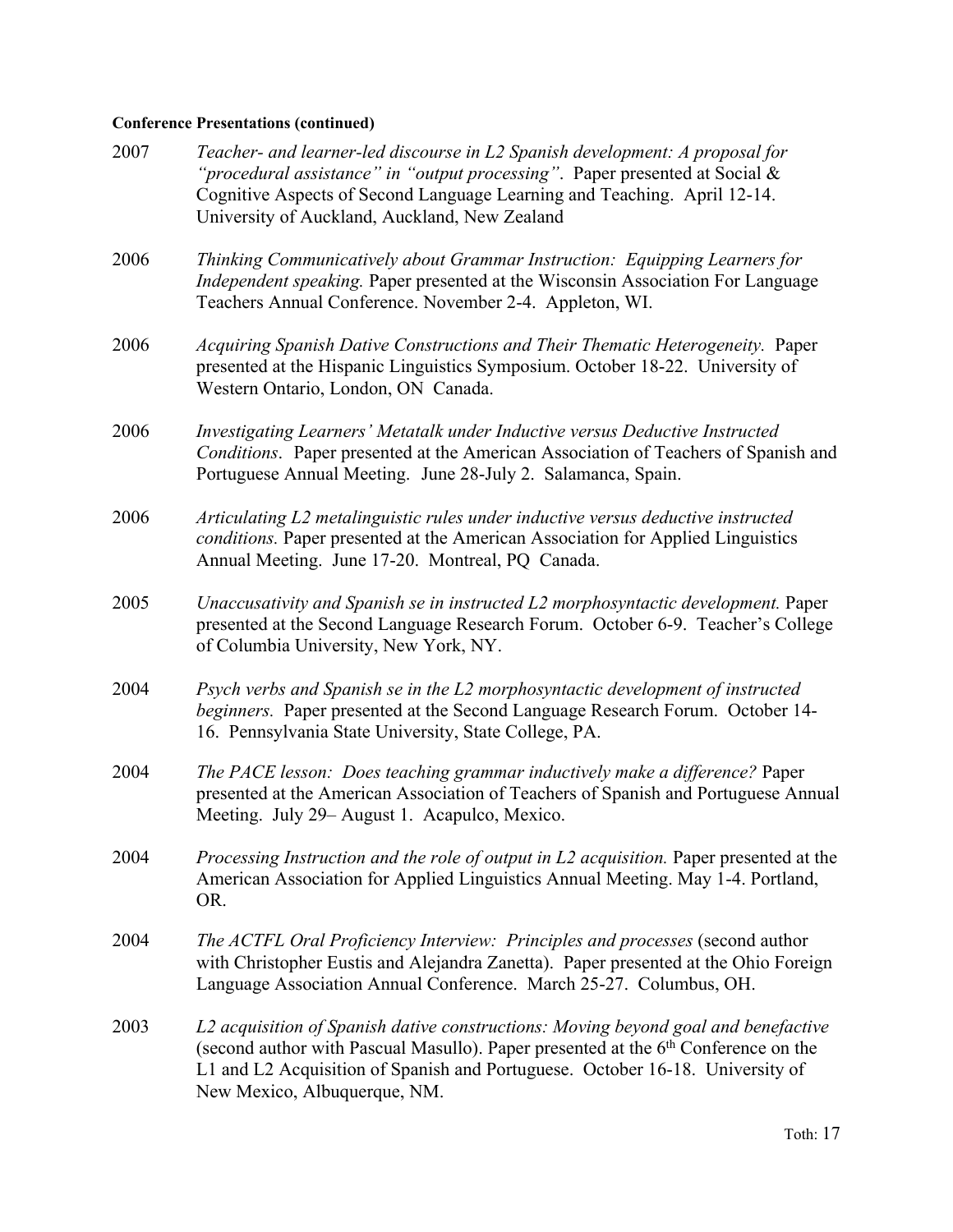| 2003 | Verb meaning and Spanish derivational morphology in instructed SLA. Paper<br>presented at the American Association of Applied Linguistics Meeting. March 22-25.<br>Arlington, VA.                                                                                                 |
|------|-----------------------------------------------------------------------------------------------------------------------------------------------------------------------------------------------------------------------------------------------------------------------------------|
| 2002 | Costa Rica for educators: Lessons learned (second author with Susan Colville-Hall).<br>Paper presented at the Annual Meeting of the American Association of Teachers of<br>Spanish and Portuguese. July 29-August 2. Rio de Janeiro, Brazil.                                      |
| 2002 | A "weak interface" for instruction and morphosyntactic development: Psych verbs in<br>beginning L2 Spanish. Paper presented at the Generative Approaches to Second<br>Language Acquisition. April 26-28. University of Ottawa, Ottawa, Canada.                                    |
| 2002 | Costa Rica for educators (second author with Susan Colville-Hall and Patrice<br>Castillo). Paper presented at the Central States Conference. March 21-23. Kansas<br>City, MO.                                                                                                     |
| 2001 | Psych verbs and morphosyntactic development in instructed L2 Spanish. Paper<br>presented at the 4 <sup>th</sup> Conference on the L1 and L2 Acquisition of Spanish and<br>Portuguese. October 11-14. University of Illinois at Urbana-Champaign, Urbana,<br>IL.                   |
| 2001 | The impact of grammatically-versus conversationally-sequenced input on classroom<br>discourse. Paper presented at the Annual Meeting of the American Association of<br>Teachers of Spanish and Portuguese. July 5-9. San Francisco, CA.                                           |
| 2001 | The effects of grammar-driven versus conversational input on classroom interactions.<br>Paper presented at the American Association of Applied Linguistics Annual Meeting.<br>February 24-27. St. Louis, MO.                                                                      |
| 2000 | Investigating the learning outcomes and classroom interactions of input processing,<br>task-based, and teacher-fronted grammar practice. Paper presented at the Annual<br>Meeting of the American Association of Teachers of Spanish and Portuguese.<br>August 2-6. San Juan, PR. |
| 2000 | The impact of teacher turns on foreign language classroom discourse. Paper<br>presented at the American Association of Applied Linguistics Annual Meeting.<br>March 11-14. Vancouver, BC, Canada.                                                                                 |
| 1999 | Lexical and morphosyntactic preemption in instructed L2 Spanish. Paper presented at<br>the Conference on L1 and L2 Acquisition of Spanish and Portuguese. October 8-11.<br>Georgetown University, Washington, DC.                                                                 |
| 1999 | Instruction, preemption, and the lexicon in L2 morphosyntactic development. Paper<br>presented at the Second Language Research Forum. September 23-26, 1999.<br>University of Minnesota, St. Paul, MN                                                                             |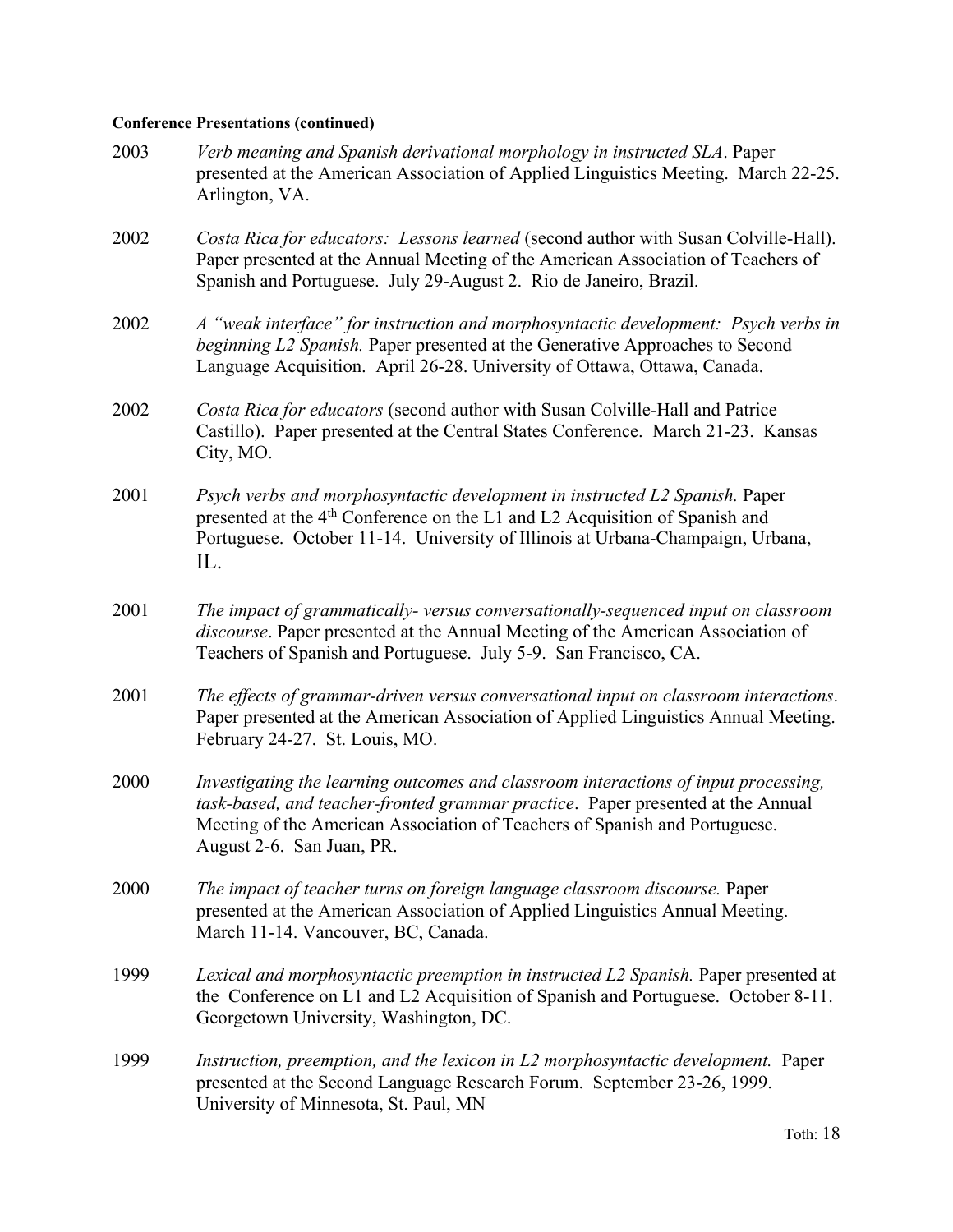- 1998 *L2 morphosyntax at different levels of development: Searching for preemption.*  Paper presented at the Second Language Research Forum. October 15-18. University of Hawaii, Honolulu, HI.
- 1998 *Comparing methods for L2 grammar instruction: Input processing, task-based, and teacher-fronted practice.* Paper presented at the American Association of Applied Linguistics Annual Meeting. March 14-17. Seattle, WA.
- 1997 *The interaction of instruction and learner-internal factors on the acquisition of L2 morpho-syntax: A look at Spanish se.* Paper presented at the Conference on the Acquisition of Spanish and Portuguese. October 2-4. McGill University, Montreal, PQ, Canada
- 1997 *The pragmatics of foreign language classroom communication*. Paper presented at the American Association of Applied Linguistics Annual Meeting. March 8-11. Orlando, FL.
- 1996 *Linguistic and pedagogical perspectives on the acquisition of L2 morpho-syntax.* Paper presented at the Second Language Research Forum. October 24-27. Univ. of Arizona, Tucson, AZ.

### **INVITED LECTURES AND PRESENTATIONS**

- 2020 *Input, attention, and modified output in the interaction hypothesis*. Departamento de Idiomas Extranjeros [Department of Foreign Languages]. Invited course guest lecture. October 23. Universidad de Córdoba, Montería, Colombia.
- 2019 *Making grammar instruction relevant for second language development: Bridging the socio-cognitive divide in theory and practice.* Invited public lecture, Department of Hispanic and Italian Studies, University of Illinois at Chicago, November 15. Chicago, IL.
- 2019 *What does research tell us about Comprehensible Input and L2 grammar instruction?*  Webinar for members of the Research Special Interest Group of the American Council on the Teaching of Foreign Languages, May 16. https://community.actfl.org/viewdocument/re-what-does-research-tell-usabou?CommunityKey=cac159f6-8c6c-47c7-89b8- 8a7c08eee86c&tab=librarydocuments
- 2019 *Contextualizing grammar teaching within communicative tasks.* Invited public lecture, Department of Romance and Arabic Languages and Literatures, University of Cincinnati, April 19. Cincinnati, OH.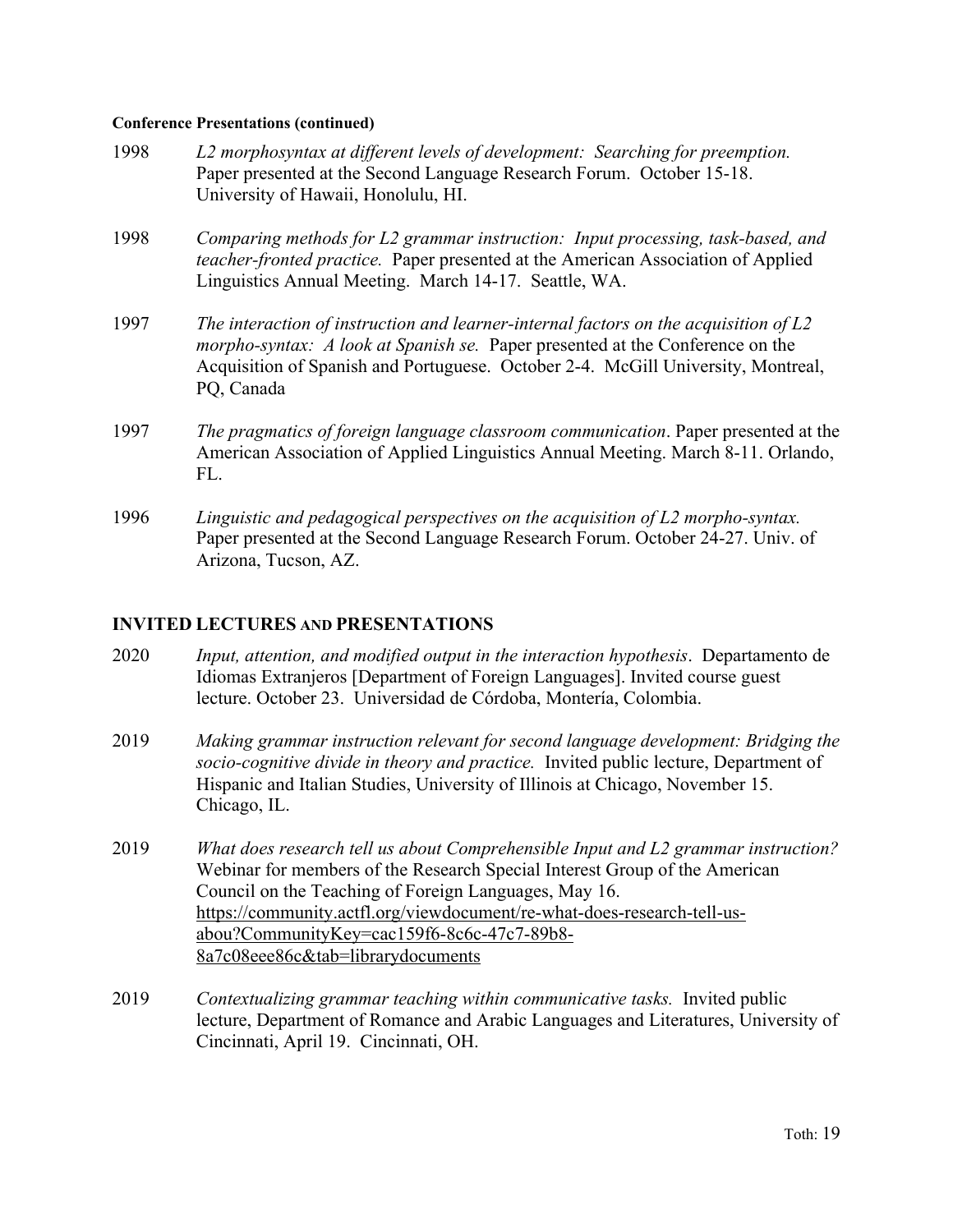### **Invited Lectures and Presentations (continued)**

- 2019 *What do the data show? Multiple theoretical perspectives on learning in a single L2 classroom.* Invited colloquium organized for the American Association for Applied Linguistics Annual Meeting, and funded by a Language Learning Roundtable Grant. March 9-12. Atlanta, GA.
- 2018 *Understanding form-focused communication.* Workshop for language instructors, Center for Language Teaching Advancement, October 11. Michigan State University, East Lansing, Michigan.
- 2018 *What does it mean to "contextualize" grammar within communicative tasks?*
	- Invited public lecture, Center for Language Teaching Advancement. October 11. Michigan State University, East Lansing, Michigan.
	- Invited keynote address for the Ninth International Conference on TESOL. August 9. Southeast Asia Ministries of Education Organization Regional Training Center (SEAMEO RETRAC), Ho Chi Minh City, Vietnam.
	- Invited public lecture, School of Languages and Cultures. August 1. University of Queensland, Brisbane, Australia. https://soundcloud.com/uqlanguagesandcultures/public-lecture-what-does-itmean-to-contextualize-grammar-within-communicative-tasks
	- Invited public lecture, Division of Education, Arts and Social Sciences. July 30. University of South Australia, Adelaide, Australia.
- 2018 *Contextualize this: Can we teach grammar in communicative tasks?* Invited keynote address for the Annual Conference of Modern Language Teachers' Association of Western Australia. July 21. Curtin University, Perth, Australia.
- 2018 *Contextualize this: It's all in your head!* Invited keynote address for the Annual Conference of the Ohio Foreign Language Association. April 6. Cleveland, OH.
- 2018 *How can they communicate if they don't know the grammar?* Invited 3-hour workshop for the Annual Conference of the Ohio Foreign Language Association. April 5-7, Cleveland, OH.
- 2016 *Teaching Second Language Grammar with PACE: From Consciousness-Raising to Communication.* Invited public lecture, Japan Association of Language Teachers, Tokyo chapter. June 10. New York University Shinagawa Campus, Tokyo, Japan.
- 2016 *The socio-cognitive imperative of L2 pedagogy: A meeting of minds in social worlds*. Invited public lecture, Distinguished Lecturer Series, Graduate College of Education. June 11 (Tokyo); June 18 (Osaka). Temple University Japan Campuses, Tokyo and Osaka, Japan.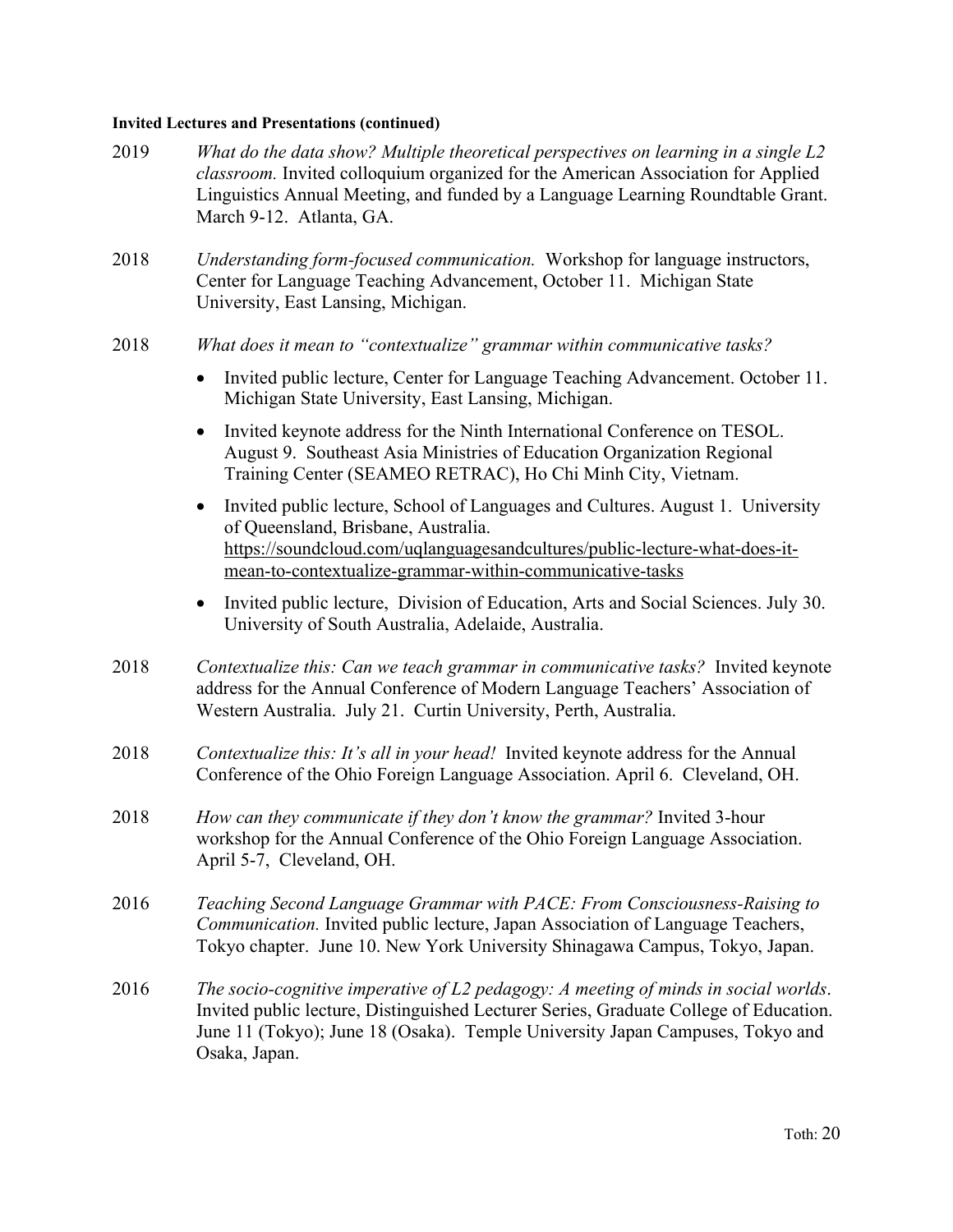## **Invited Lectures and Presentations (continued)**

| 2015 | Teaching with PACE: A guided, inductive approach to second language grammar.<br>Invited plenary address for the First International Conference on Innovative Research<br>in Foreign Language Education. August 27. Universidad de Córdoba, Montería,<br>Colombia.                             |
|------|-----------------------------------------------------------------------------------------------------------------------------------------------------------------------------------------------------------------------------------------------------------------------------------------------|
| 2015 | Teaching Spanish SE with PACE: A guided, inductive approach to grammar<br>instruction. Department of Foreign Languages guest course lecture. April 21.<br>Rutgers University-Camden. Camden, NJ.                                                                                              |
| 2014 | Intermediate language learning at Dickinson: What the ACTFL Standards and<br>Performance Indicators can tell us. Provost's workshop for language instructors.<br>May 13. Dickinson College, Carlisle, PA.                                                                                     |
| 2013 | Making grammar instruction "relevant" for Linguistic Development: Applying L2<br>Theories to the Real World of Language Teaching. Invited plenary address for the<br>first annual Binghamton Conference on Foreign Language Teaching. September 28.<br>Binghamton University, Binghamton, NY. |
| 2011 | The relevance of instruction for second language development: Bridging the socio-<br>cognitive divide in theory and practice. TESOL Language and Linguistics Speaker<br>Series. December 7. Temple University, Philadelphia, PA.                                                              |
| 2011 | Workshop: The role of the teacher in classroom interaction. 18th Annual Hispanic<br>Forum. October 21. University of Vermont, Burlington, VT.                                                                                                                                                 |
| 2011 | Lecture: Bridging the socio-cognitive divide in language teaching theory and<br>practice. 18th Annual Hispanic Forum. October 20. University of Vermont,<br>Burlington, VT.                                                                                                                   |
| 2011 | Making instruction relevant for second language development: Bridging the socio-<br>cognitive divide in theory and practice. Second Language Acquisition Speaker Series.<br>May 3. University of Wisconsin-Madison, Madison, WI.                                                              |
| 2009 | Methods and challenges in classroom-based applied linguistics research. Department<br>of English guest course lecture. December 1. University of Wisconsin-Madison,<br>Madison, WI.                                                                                                           |
| 2008 | Teaching Methods and Instructed Second Language Acquisition. School of<br>Education, guest course lecture. November 5. Temple University, Philadelphia, PA.                                                                                                                                   |
| 2008 | <i>Issues in Task-based language teaching and research.</i> (Panel discussion with<br>Rebecca Adams, Melissa Bowles, Jonathan Newton, and Koen Van Gorp).<br>Department of Second Language Studies guest course lecture. October 16.<br>University of Hawaii at Manoa, Honolulu, HI.          |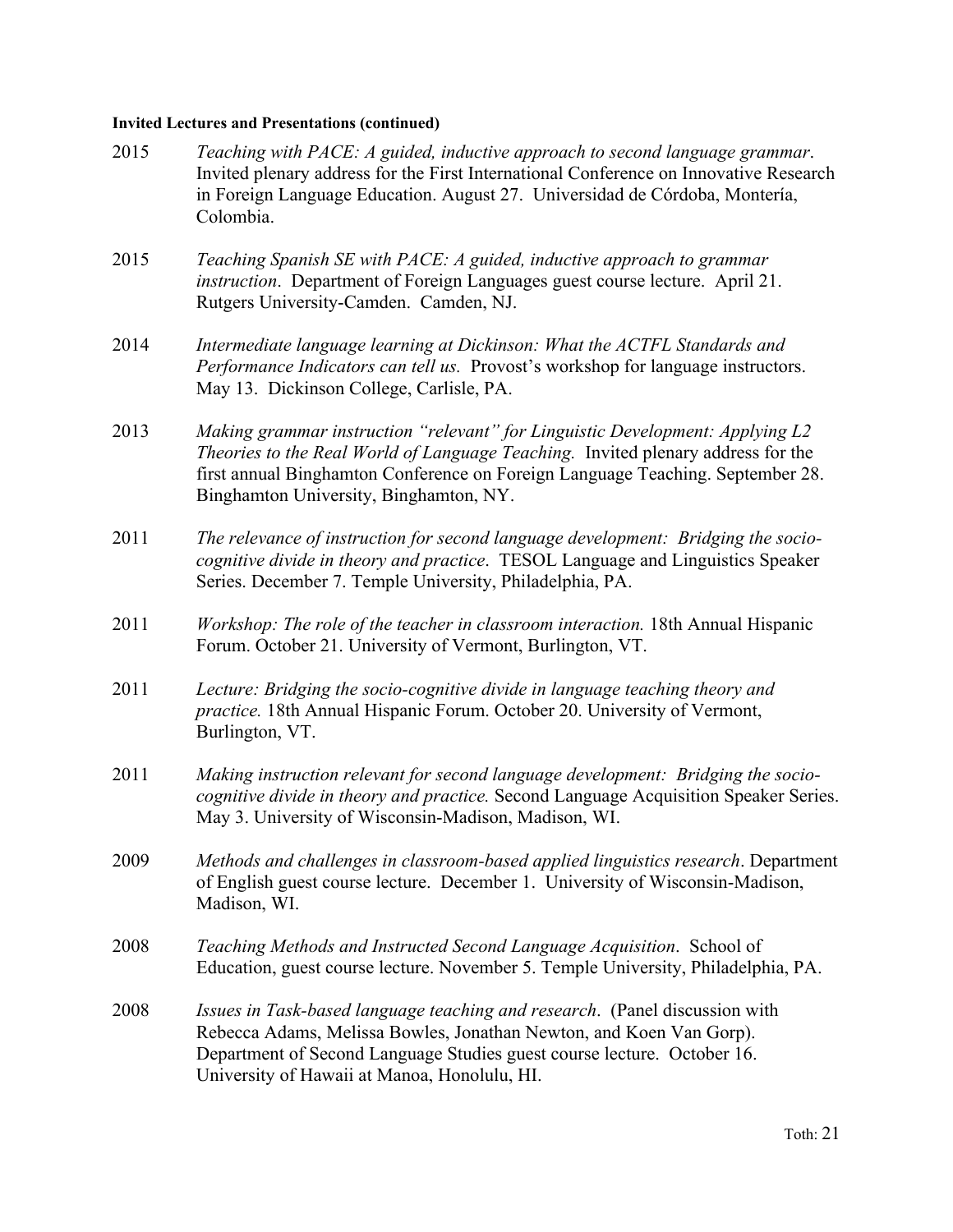## **Invited Lectures and Presentations (continued)**

| 2008 | Comparing teacher-led and learner-led interaction in Spanish language classrooms:<br>How teachers and peers facilitate linguistic development. Latin American,<br>Caribbean, and Iberian Studies Lunchtime Lecture Series. April 29. University of<br>Wisconsin-Madison, Madison, WI. |
|------|---------------------------------------------------------------------------------------------------------------------------------------------------------------------------------------------------------------------------------------------------------------------------------------|
| 2007 | Comparing outcomes for teacher- and learner-led L2 discourse: A proposal for<br>"procedural assistance" in "output processing." Language Resource Center<br>Seminar Series. September 10. Cornell University, Ithaca, NY.                                                             |
| 2004 | When grammar instruction undermines classroom discourse cohesion. College of<br>Education guest course lecture. October 19. University of Akron, Akron, OH.                                                                                                                           |
| 2002 | Contextualization and the role of the teacher in classroom interaction. Northeast<br>Ohio Language Association Workshop Series. April 20. University of Akron, Akron,<br>OH.                                                                                                          |
| 2002 | Classroom discourse pragmatics and student participation. Department of Modern<br>and Classical Language Studies guest course lecture. February 5. Kent State<br>University, Kent, OH.                                                                                                |
| 2000 | The impact of teacher turns on foreign language classroom discourse. Linguistics<br>Department Colloquium Series. March 31. University of Pittsburgh, Pittsburgh, PA.                                                                                                                 |
| 1999 | The role of context in facilitating L2 classroom discourse. Department of Modern<br>Languages Colloquium Series. March 10. Carnegie Mellon Univ., Pittsburgh, PA.                                                                                                                     |
| 1998 | L2 morphosyntax at different levels of development: Searching for preemption.<br>Department of Modern Languages Colloquium Series. November 3. Carnegie Mellon<br>University, Pittsburgh, PA.                                                                                         |
| 1998 | Linguistic and pedagogical perspectives on the acquisition of $L2$ morphosyntax: $A$<br>look at Spanish se. Linguistics Department Colloquium Series. March 25. University<br>of Pittsburgh, Pittsburgh, PA.                                                                          |
| 1997 | The acquisition of Spanish unaccusative constructions by English-speaking second<br>language learners. Department of Spanish, Italian, and Portuguese guest course<br>lecture. November 13. Penn State University, University Park, PA.                                               |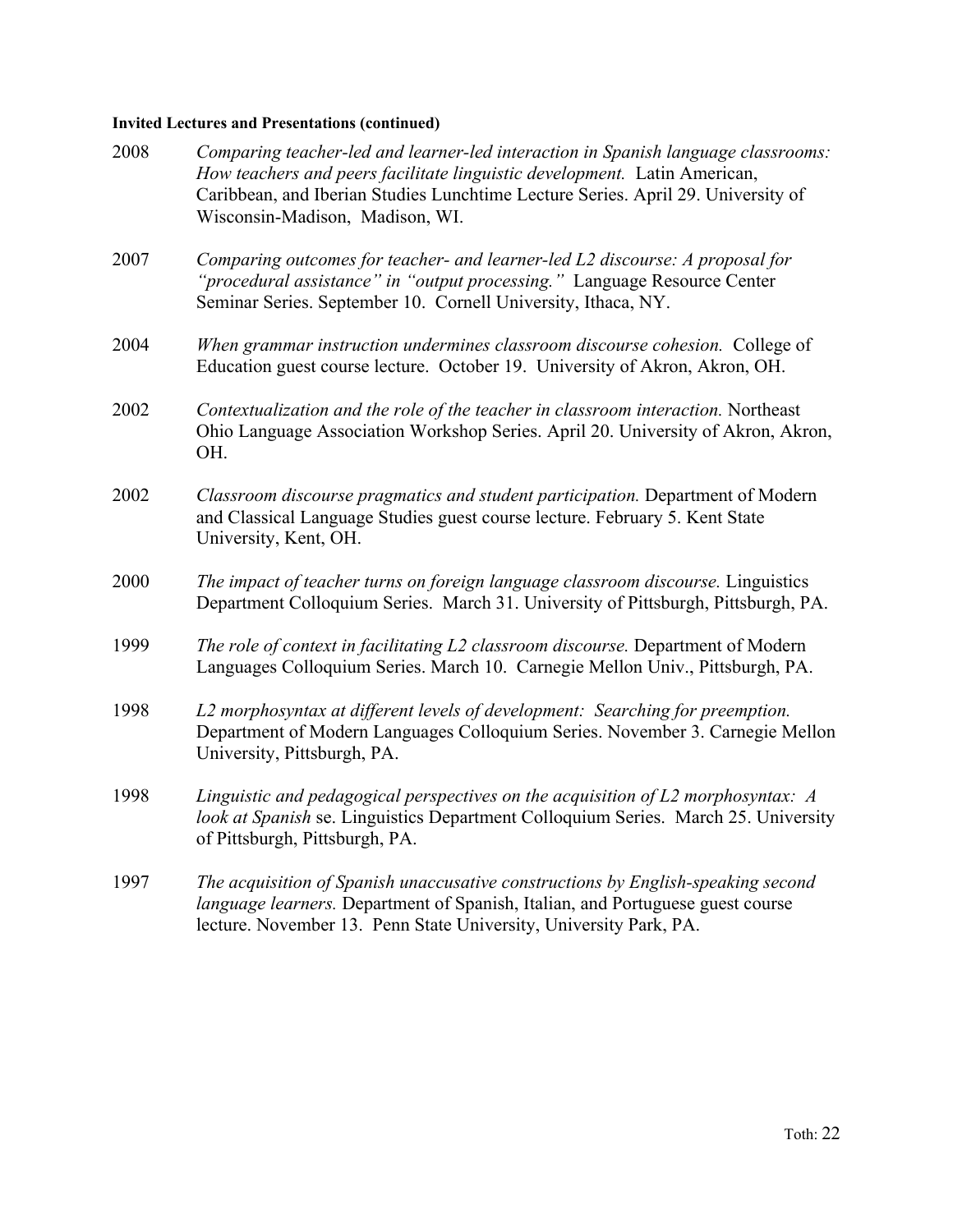### **UNIVERSITY COURSES TAUGHT** (dates indicate most recent time I gave each course)

### **DOCTORAL SEMINARS**

- The Social Self in Second Language Development
- Theory and Practice in Instructed Second Language Acquisition
- The Sociocognitive Imperative of Second Language Instruction
- Research in Second Language Classrooms
- Teaching in Higher Education: Foreign Languages
- Social and Cognitive Theories of Grammar
- Theory and Practice of Task-Based Language Teaching
- Applied Linguistics and Second Language Acquisition
- Costa Rica for Educators (study abroad seminar)

### **GRADUATE COURSES**

- Spanish-English Bilingualism
- Spanish Applied Linguistics
- Spanish-English Contrasts
- Introduction to Spanish Linguistics
- Spanish Sociolinguistics and Pragmatics
- Second Language Teaching Practicum for Graduate Teaching Assistants
- Spanish Syntax
- Teaching Lab for Pre-Service K-12 Language Teachers
- Second Language Acquisition
- Topics in Foreign Language Instruction

### **UNDERGRADUATE COURSES**

- Bilingual Communities
- Advanced Spanish Grammar and Linguistic Concepts
- Language in Society
- Advanced Composition and Conversation
- Spanish Composition
- Elementary Spanish 1
- Intermediate Conversational Review
- Intermediate Spanish 3rd Semester
- Language Teaching Methods, Grades K-8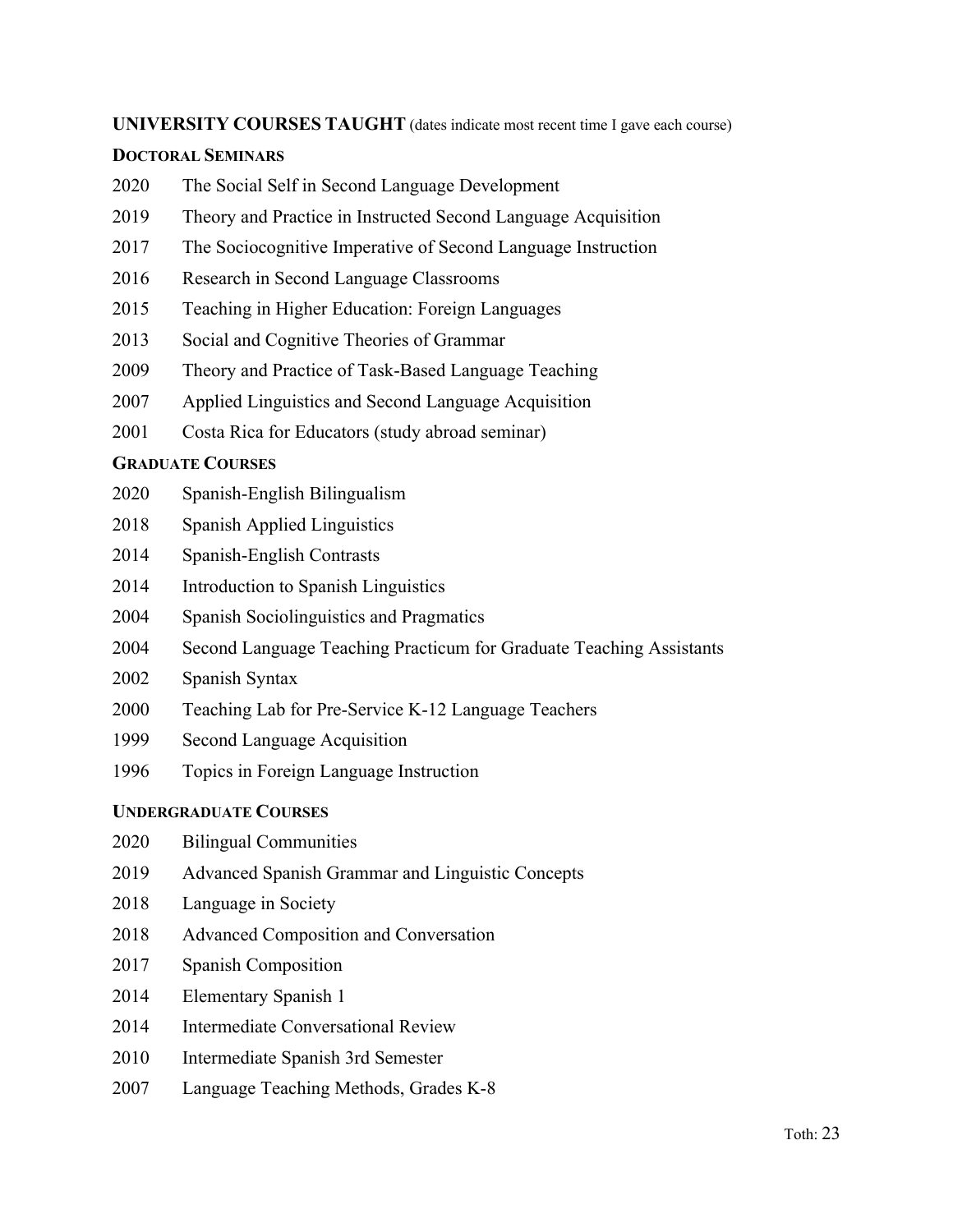#### **University Courses Taught: Undergraduate (continued)**

- 2008 Advanced Language Teaching Methods, K-12
- 2005 Elementary Spanish 2
- 2005 Intermediate Spanish Grammar
- 2001 Introduction to Linguistics
- 2000 Introduction to Applied Linguistics

### **MENTORING AND ADVISING**

### Ph.D. theses directed

(Temple University)

- Jacobs, Christopher. *"I can't believe class is over already!": A study of how language-class activities generate flow*. Graduated May, 2020.
- Gil-Berrio, Yohana. *Pair interaction in Spanish language classrooms that enroll heritage and L2 learners.* Graduated May, 2019.
- Longbottom, George W. *Dissecting L2 Spanish learner narratives: How the aspect and discourse hypotheses explain L2 preterit and imperfect selection in two narrative types.*  Graduated May, 2019.
- Mattson-Prieto, Raquel. *Identity, discursive positioning, and investment in mixed-group Spanish language classes: A case study of five heritage speakers.* Graduated May, 2019.
- Shaffer, Ashley Rose. *Understanding the dynamic nature of willingness to communicate in L2 classroom interaction and the influence of L2 investment.* Graduated May, 2019.
- Pérez, Lissette. *How does output practice promote explicit and implicit knowledge? A qualitative study on the effects of output practice on the implicit and explicit knowledge of Spanish indirect object pronouns*. Graduated December, 2013.
- Abdul-Bagi, Samia. *Written discourse production of bilingual learners of Spanish: A comparison between heritage and non-heritage speakers as a look to the future of heritage language teaching*. Co-directed with Augusto Lorenzino, Temple Department of Spanish and Portuguese. Graduated May, 2012.
- Moranski, Kara. *Spanish native-speaker perception of accentedness in learner speech*. Graduated May, 2012.
- Bohinski, Chesla Ann. *The portrait of a word: The use of mental and visual images in the acquisition of form, meaning, and use of Spanish concrete nouns.* Graduated December, 2011.
- Poteau, Christine. *Effects of interlocutor familiarity on second language learning in group work.* Graduated December, 2010.

Ph.D. theses secondary reader

(Temple University)

Bistline-Bonilla, Christine. *Interaction in SCMC: The effects of interlocutor, task, and state anxiety*. Graduated July, 2020. Georgetown University Department of Spanish and Portuguese. Ronald Leow, thesis director.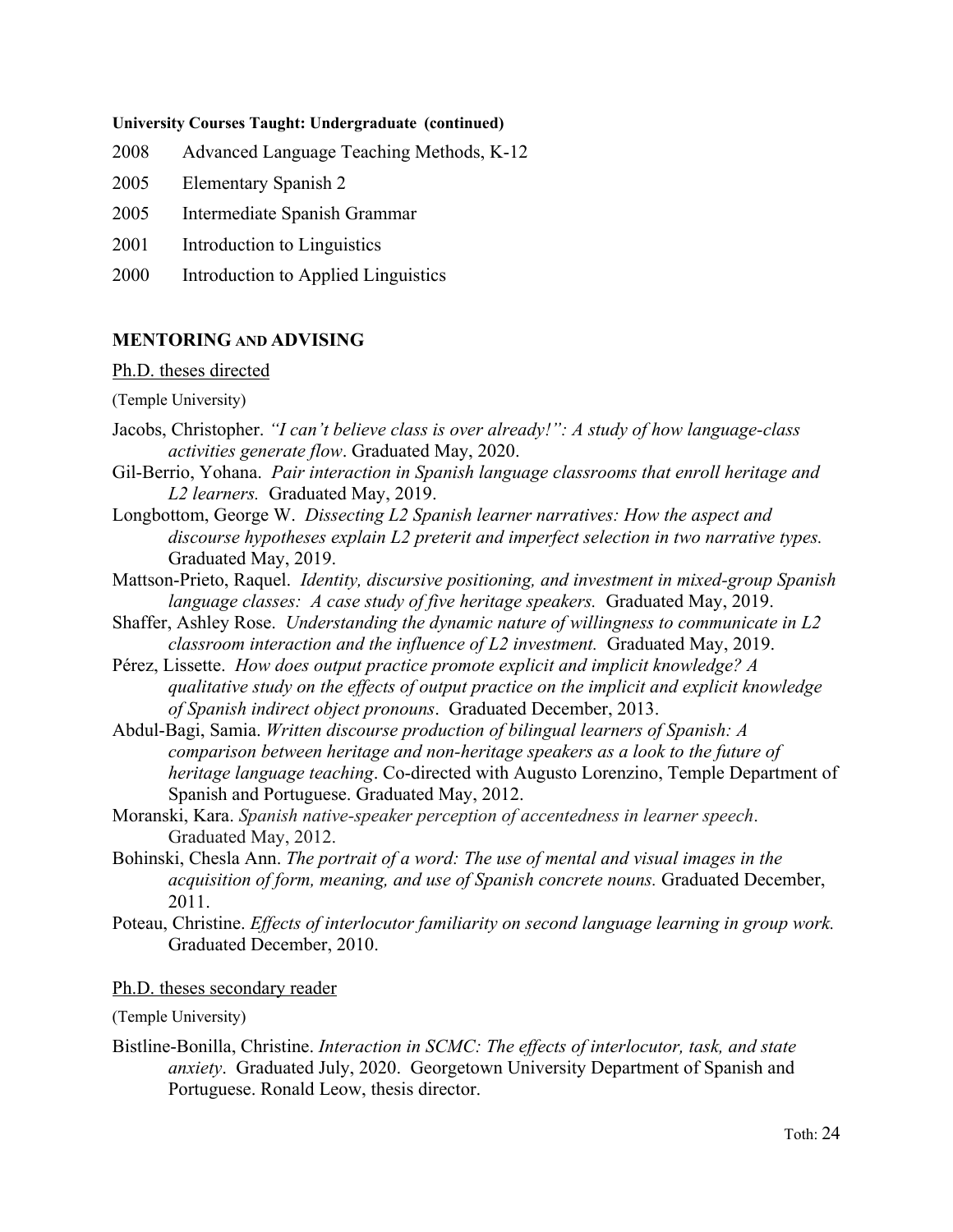### **Mentoring and Advising:** Ph. D. theses secondary reader **(continued)**

- Spinelli, Brendan W. *El comportamiento lingüístico conservador de la comunidad mexicana en Filadelfia, Pensilvania: Un estudio sociolingüístico de inmigrantes mexicanos procedentes de tierras altas y tierras bajas.* (The conservative linguistic behavior of the Mexican community in Philadelphia, Pennsylvania: A sociolinguistic study of Mexican immigrants from highlands and lowlands.) Graduated December 2019. Temple Department of Spanish and Portuguese. Jonathan Holmquist, thesis director.
- Díaz-Dávalos, Gabriela. *Creating and re-creating political discourse through government texts in an urban Mexican community: A case study of* Ciudad Satélite. Graduated December 2018. Temple Department of Spanish and Portuguese. Jonathan Holmquist, thesis director.
- Preciado-Sánchez, Ana Monica. *Peer interaction in the adult English as a foreign language classroom: Using social discourse to establish peer relationships.* Graduated August, 2018. Lancaster University Department of Linguistics and English Language (Lancaster, UK). Jenefer Philp, thesis director.
- Hepford, Elizabeth. *Dynamic L2 development: The interaction of complexity, accuracy, and fluency in a naturalistic learning context.* Graduated May, 2017. Temple University College of Education. Aneta Pavlenko, thesis director.
- Kos, Tomas. *Peer interactions in mixed-age EFL secondary school classrooms.* Graduated April, 2017. Lancaster University Department of Linguistics and English Language (Lancaster, UK). Jenefer Philp, thesis director.
- D'Arpa, Daniel. *Dominican Spanish in contact with St. Thomas English creole: A sociolinguistic study of speech variation on St. Thomas, U.S. Virgin Islands.* Graduated December, 2015. Temple Department of Spanish and Portuguese. Augusto Lorenzino, thesis director.
- Cortez, Eunice. *El español andino en Perú: Adquisición, variación y cambio en el habla de Huancayo.* (Andean Spanish in Peru: Acquisition, variation, and change in speech from Huancayo.) Graduated August 2014, Temple Department of Spanish and Portuguese. Jonathan Holmquist and Augusto Lorenzino, thesis co-directors.
- Bryant, Julianne. *Languages and identity among adolescent heritage Spanish students.* Graduated December 2013, Temple Department of Spanish and Portuguese. Augusto Lorenzino, thesis director.
- Italiano, Maria. *The linguistic experience of Italians in Buenos Aires, Argentina, 1890-1914: Language shift as seen through social spaces.* Graduated December, 2012, Temple Department of Spanish and Portuguese. Augusto Lorenzino, thesis director.
- Volinsky, María. *Encoding of motion events in the two languages of Russian-English bilinguals.* Graduated May, 2012, Temple University College of Education. Aneta Pavlenko, thesis director.
- Deak, Julia*. Learning and teaching the grammatical usage of vocabulary items in English as a second language.* Graduated December, 2011, University of Pennsylvania Graduate School of Education. Teresa Pica and Yuko Butler, thesis co-directors.

### Ph.D. current advisees

(Temple University)

May 2021 graduation: Manuel Malia, Rimante Navickaite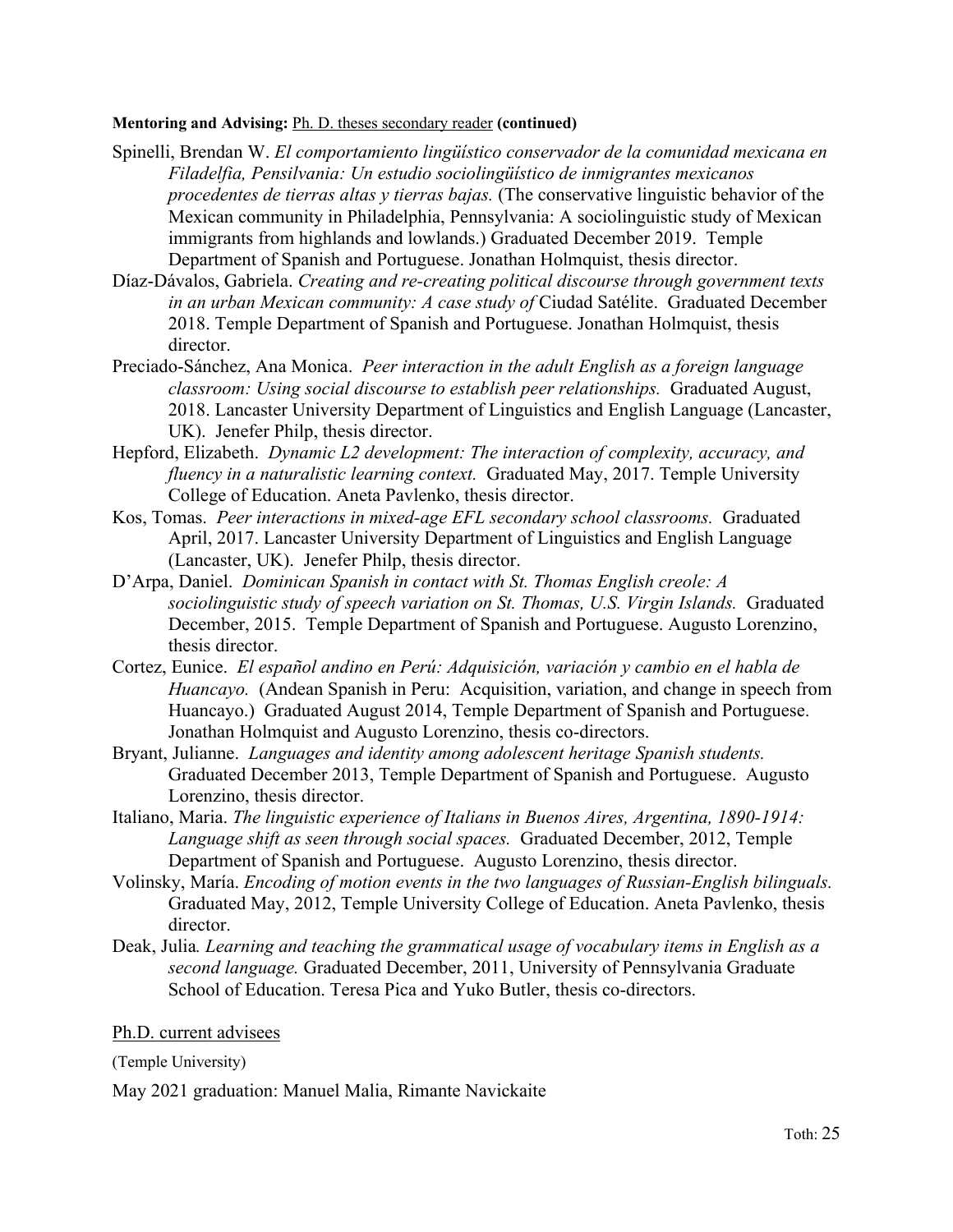### Master's long papers directed

(University of Wisconsin-Madison)

Lopes, Jacqueline. *A Critical Analysis of ESL/Bilingual Education in the United States: A proposal for a humanizing language arts classroom that promotes high academic performance while nurturing students' native language*. Graduated May 2008.

(University of Akron)

- Sramek, María. *El uso intercambiable de los pronombres* usted *y* vos *entre los mismos interlocutores en diferentes situaciones en el habla costarricense* (The interchangeable use of the pronouns usted and vos among the same speakers in different situations in Costa Rican speech.) Graduated May 2007.
- Angela Garritano. *Los efectos de los* recasts *señalados en el salón de clase de L2* (The effect of signaled recasts in the L2 classroom). Graduated December 2004
- Elizabeth Hanlon. *La co-construcción del método PACE* (Co-construction in the PACE method). Graduated May 2004.

Ben Montesano. *Un cambio más* (One more change). Graduated May 2004.

### Master's long papers secondary reader

(University of Wisconsin-Madison)

Noelle Seelen. *The positive effects of teaching French through the multiple intelligences on the perceived learning of French.* Graduated August 2007.

(University of Akron)

- De Ann Howell. *Resistencia y adherencia a la vanguardia: Estación, ida y vuelta de Rosa Chancel* (Resistance and adherence to the vanguard: Season, coming, and going of Rosa Chancel). Graduated May 2005.
- Shannon Osorio. *Dorotea, la duquesa, Teresa y Dulcinea: La mujer ideal en Don Quijote—Las palabras o los actos?* (Dorotea, the duchess, Teresa, and Dulcinea: The ideal woman in Don Quijote—Words or deeds?). Graduated May 2004.

(University of Pittsburgh)

Jeffrey Micher. *Reaction time measurement in a critical period study.* Graduated December 1999.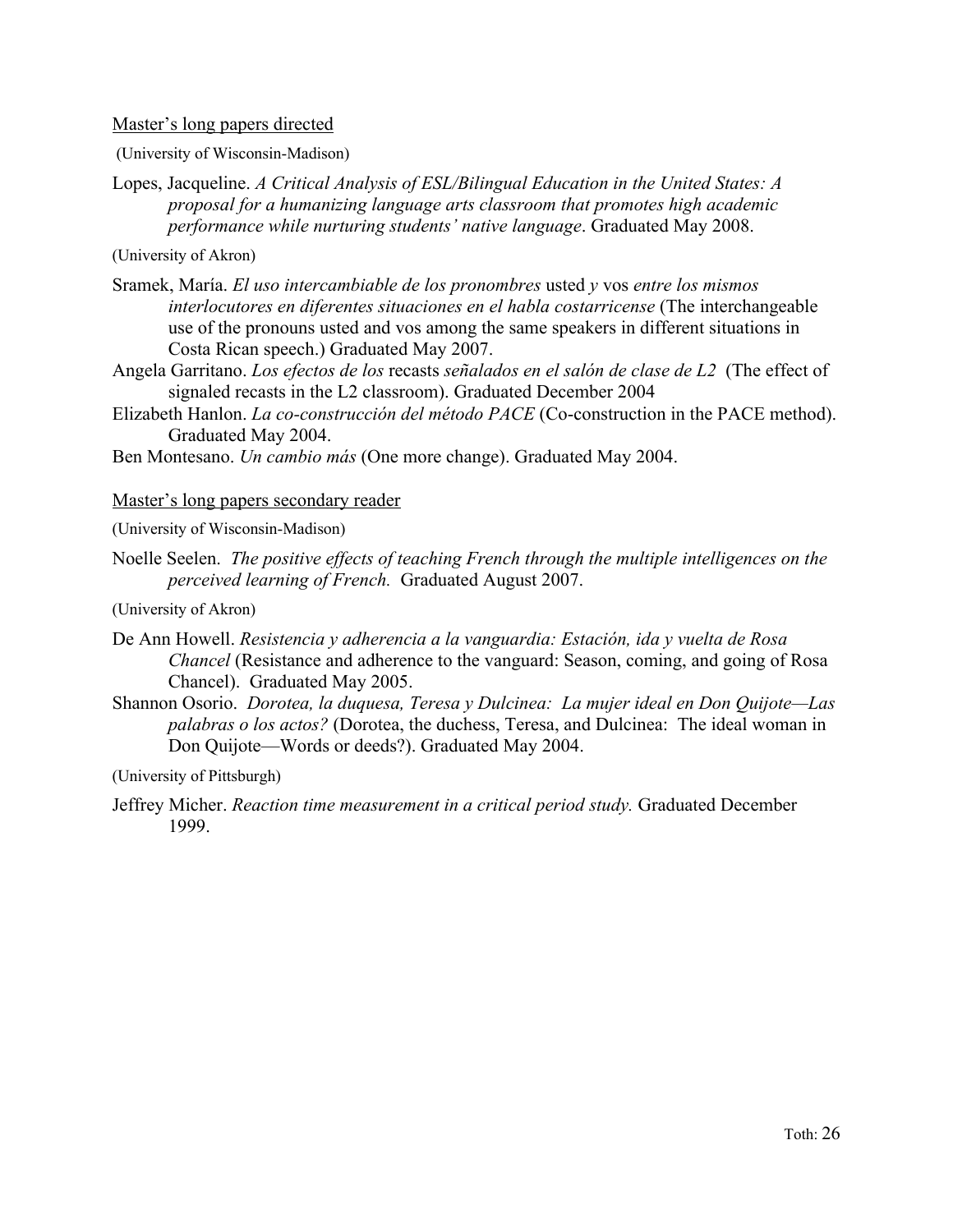## Evaluation of graduate comprehensive exams

(Temple University)

- Ph. D. candidates: Lissette Pérez, Kara Moranski, Chesla Bohinski, Matthew Fischetti, Manuel Malia, George Longbottom, Rimante Navickaite, Erica O'Brien, Raquel Mattson-Prieto, Yohana Gil-Berrio, Ana Tamayo, Daniel Raso-Lllaras, Ashley Shaffer, Chloe Huh Prudente, Alodia Martín-Martínez, Lina Ruiz-Guzmán, Christopher Jacobs, Kaltra Marku
- M.A. candidates: Altidoro Gallardo, Rimante Navickaite, Jeff Worthington, Matthew Fischetti, William Longbottom, Joshua Pongan, Tanya Farnung, Taiwán Martínez, Nadia Olivari, Brendan Regan, Thomas Stone, Ashley McKeaney, Megan DiVirgilis, Stella Potes-Curci, Brendan Spinelli, Raquel Mattson-Prieto, Yohana Gil-Berrio, Thomas Leslie, Daniel Raso-Lllaras, Christopher Jacobs, William Ryan, Lina Ruiz-Guzmán, Alodia Martín-Martínez, Chloe Huh Prudente, Francis Turco, Dayna Reed, María Romero, Rachel Anderson.

(University of Akron College of Education)

- Ph.D. candidate Rex Ferguson
- M.A. candidates Bethany Dickey, Maria Sramek, Ken Harlan.

## Graduate academic advising

(Temple University)

• Director of graduate studies for the Department of Spanish and Portuguese, involving academic advising, admissions processing, and administration of procedures for progress through the program for 40 masters and doctoral students, July 2020-present

### Undergraduate academic advising

(Temple University)

- Language evaluator for Fulbright scholarship applications 2014-present
- Coordinator and advisor for study abroad students 2014-2018
- Admissions advising for College of Liberal Arts high school student open house, Nov. 2017

(University of Wisconsin-Madison)

- Primary advisor to 18 Spanish teacher education majors per year
- Student teacher placement and supervision for 18 pre-service candidates per semester
- Evaluation of admissions files for undergraduate language teacher education program (about 20 per year) and graduate language education program (about 10 per year).

### (University of Akron)

• Advisor to 20 Spanish undergraduate majors per year.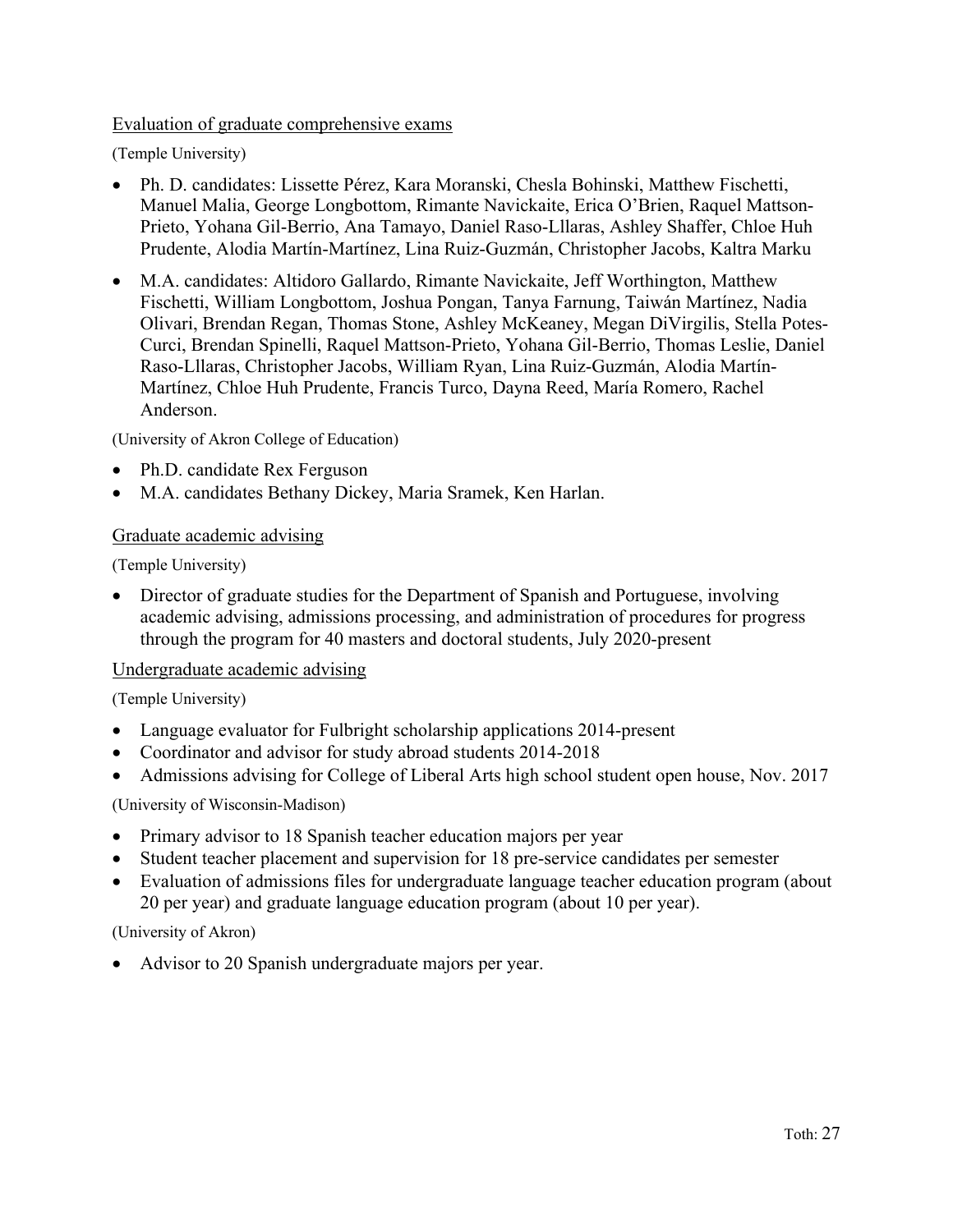## **SERVICE ACTIVITIES: UNIVERSITY**

### Curriculum development

(Temple University)

- Recertification of *SPAN 0815 Language in Society* course as meeting university requirements for General Education curriculum. November 2018-May 2019.
- Coordinated intermediate-level courses (Span 1003, 2001, 2002, 2096), including selection and development of syllabi, materials, and tests; on-line course management and communications with teachers and instructors; regular class observations and instructor support. January-June, 2018
- Recertification of *SPAN 2096 Composition* course as meeting university requirements for writing intensive curriculum.
- Revisions to undergraduate Spanish language placement exam, 2017.
- Data-gathering on curriculum outcomes and advisory work on revisions to requirements for Spanish & Portuguese Department undergraduate and graduate programs, 2015-present.
- Work in progress with colleagues on development of interdisciplinary program in linguistics, 2013-present.
- Participated in inter-departmental committee to re-certify *Language in Society* course for the University's undergraduate General Education curriculum, 2012-2013.
- Developed language pedagogy course for the Provost's Teaching and Learning Center certificate program in teaching in higher education, 2009-2010.
- Participation in interdepartmental Applied Linguistics study group, supported by the Center for the Humanities At Temple, 2009-2010.
- Proposed improvements to undergraduate Spanish language program in collaboration with department chair, associate chair, and course coordinators, 2008-2010.

(University of Wisconsin-Madison)

- Designed new curriculum for Spanish Education major, including a new course, Spanish 331 Spanish Second Language Acquisition, for undergraduate teacher education majors 2005- 2007.
- Collaborated with World Language Education colleagues on developing new admissions procedures for teacher education program, 2005-2007
- Developed observation procedures for supervision of Spanish student teachers, 2006.
- ACTFL Oral Proficiency Interviews conducted for Spanish undergraduate majors and teacher education candidates.

(University of Akron)

- Coordinated 1st year Spanish courses (Span 101 and 102), including complete revisions of tests and quizzes to reflect communicative teaching objectives; revisions to course materials and syllabi; design of intensive course materials for summer sessions; ad hoc management of conflicts between instructors and students; meeting and maintaining e-mail contact with instructors to address curricular issues, 2001-2005.
- Developed two new graduate/undergraduate courses: Spanish 404/504 Introduction to Spanish Linguistics, and 410/510 Spanish Applied Linguistics, 2003.
- ACTFL Oral Proficiency Interviews conducted for Spanish undergraduate majors.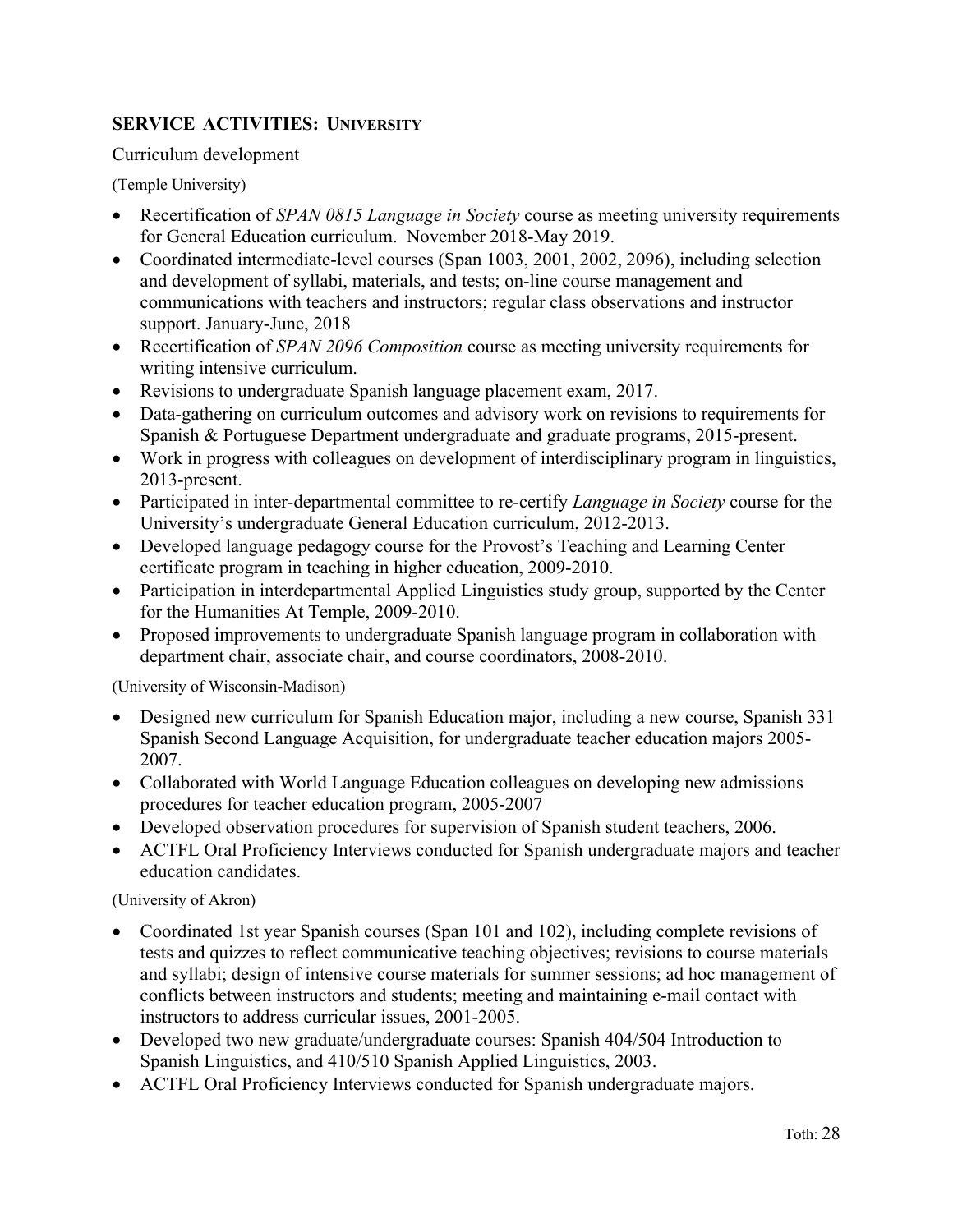### **Service Activities: UNIVERSITY**: **(continued)**

Professional training and development

(Temple University)

- Faculty advisor for linguistics student organization Graduate Students of Language at Temple, 2017-present.
- Conducted biweekly workshops on research methods to support graduate student researchers, spring 2016, fall 2018
- Led research publication workshop for the student organization Graduate Students of Language at Temple, April 2, 2018.
- Led job application workshop for the student organization Graduate Students of Language at Temple, October 26, 2015, November 27, 2017.
- Gave workshop "Teaching foreign languages: Integrating grammatical accuracy and meaningful communication," sponsored by Temple's Teaching and Learning Center, October 6, 2014.
- Panel discussant for "What would *you* do?—Dealing with the tough stuff," at the *12th Annual New TA Orientation and Teaching Workshops*, sponsored by Temple's Teaching and Learning Center, August 22, 2013.
- Led discussion group "Declaration of Independence: Learning to Learn on Their Own," as part of the 10<sup>th</sup> Annual Faculty Conference on Teaching Excellence, sponsored by Temple's Teaching and Learning Center, January 11, 2012.
- Co-organized with Augusto Lorenzino workshops on CV preparation and job interviewing skills for Spanish department graduate students, Nov. 4 & Dec. 2, 2011.
- Led discussion group on "Best Practices for Teaching Languages," sponsored by Temple's Teaching and Learning Center, November 7, 2011.
- Observed all new graduate teaching assistants in class and gave feedback on their performance, 2011-present.
- Organized beginning-of-term pedagogy workshop for new and returning Spanish instructors with language course coordinators, 2009-2013.
- Conducted biweekly meetings with new graduate teaching assistants to assist with lesson planning, 2009-2010.
- Organized guest lectures for:
	- <sup>o</sup> Kim Potowski of University of Illinois at Chicago, April 2018
	- <sup>o</sup> Silvina Montrul of University of Illinois at Urbana-Champaign, April 2018
	- <sup>o</sup> Katherine Kinzler of Cornell University, October, 2016
	- <sup>o</sup> Rhonda Oliver of Curtin University, September, 2016
	- <sup>o</sup> Jim Lantolf of Penn State University, January, 2016
	- <sup>o</sup> Lourdes Ortega of Georgetown University, October, 2015
	- <sup>o</sup> Cristina Sanz of Georgetown University, February, 2014
	- <sup>o</sup> Bill VanPatten of Michigan State University, September, 2011
	- <sup>o</sup> Richard Donato of the University of Pittsburgh, April 2010
	- <sup>o</sup> Nuria Sagarra of Penn State University, Nov. 2009

(University of Akron)

- Organized guest lecture for Shonna Trinch of Florida State University, Nov. 2004;
- Gave two-day pedagogy workshops for language instructors, 2002-2005.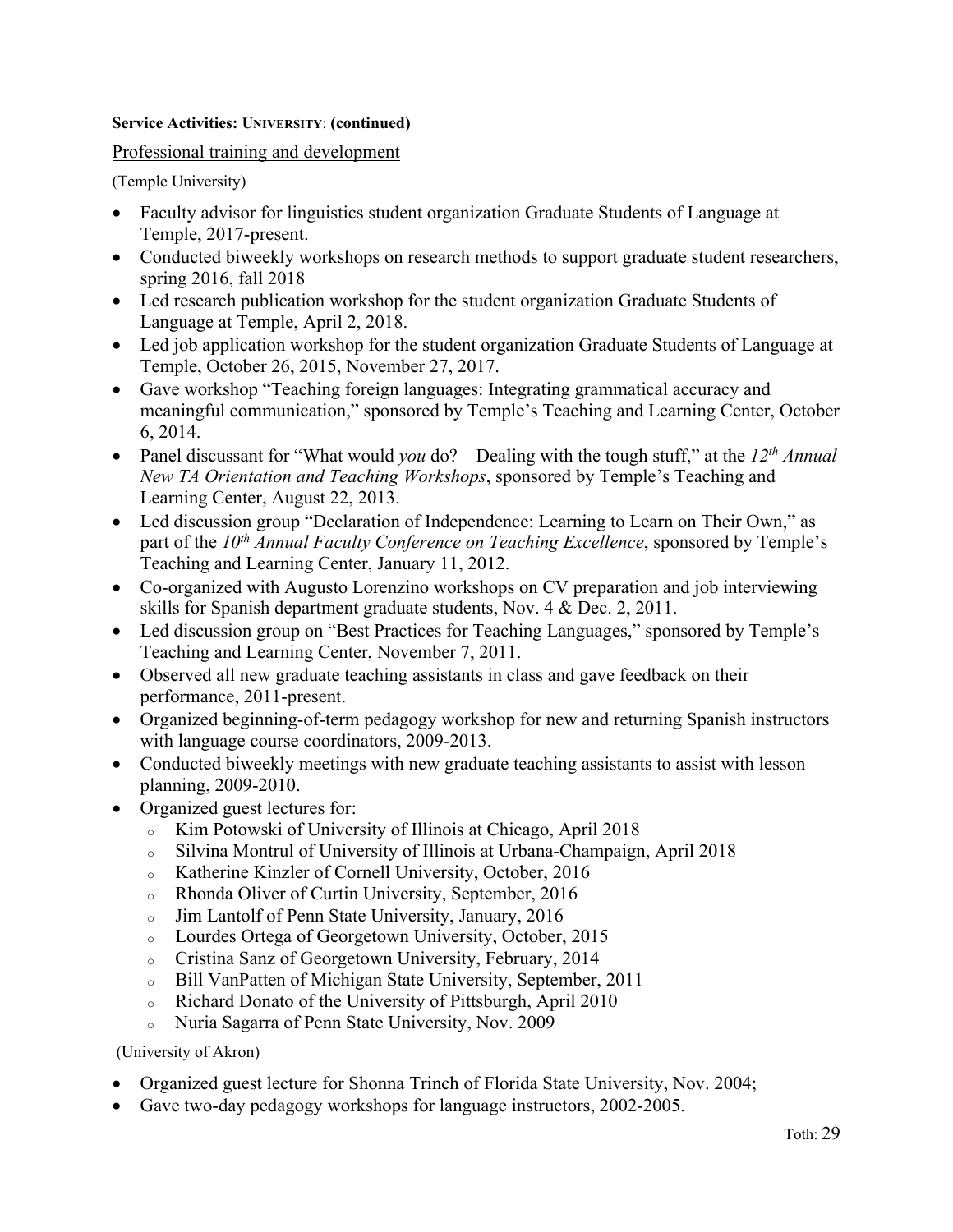### **Service Activities: UNIVERSITY (continued)**

### Committee work

(Temple University Department of Spanish and Portuguese)

- Graduate Admissions and Curriculum Committee (2018-2019; 2020-present)
- Grade Appeals Committee (2008-2016; 2018-present); Committee chair (2018-present)
- Undergraduate Curriculum Committee (2008-2012; 2014-2018)
- Search Committee for tenure-track Hispanic Linguistics hire (2017-2018)
- Executive Committee (2009-2011, 2015-2016, 2017-2018)

(Temple University College of Liberal Arts)

- Tenure and promotion committee (2014-2017); Committee chair (2016-2017)
- Latin American Studies Council (2016-present)
- Strategic planning committee for growth in research and creative activity (2016-2017)
- Representative for University Faculty Senate (2014-2015)
- Academic Technology Committee (2011-2014)

(Temple University Provost's Office)

- Fulbright scholarship selection committee (2014-2015)
- Sabbatical and Summer Salary awards committee (2014-2015)

(University of Wisconsin-Madison)

- Representative for University Faculty Senate, Department of Curriculum & Instruction
- Contributor and discussant at monthly Linguistics Circle research discussions with faculty and graduate students, Department of Spanish & Portuguese

(University of Akron)

- Chair of part-time faculty committee. Wrote a comprehensive handbook of administrative and academic policies for part-time instructors.
- Chair of planning and advising committee. Coordinated participation in two Arts and Sciences undergraduate program fairs; developed a new department mission statement.
- Member of ad hoc committee on teaching evaluation guidelines. Developed a standard class observation form for official teaching evaluations.
- Member of committee to integrate appropriate uses of technology in foreign language teacher training for the School of Education, funded by a REFOCUSTT (PT3) U.S. Department of Education grant.

(University of Pittsburgh)

• College of Arts and Sciences Foreign Language Advisory Board.

### **SERVICE ACTIVITIES: PROFESSIONAL**

### Editorial board memberships

- *The Modern Language Journal,* 2008-present
- *Dimension,* the journal of the *Southern Conference On Language Teaching,* 2011-present
- *Foreign Language Annals,* 2010-2018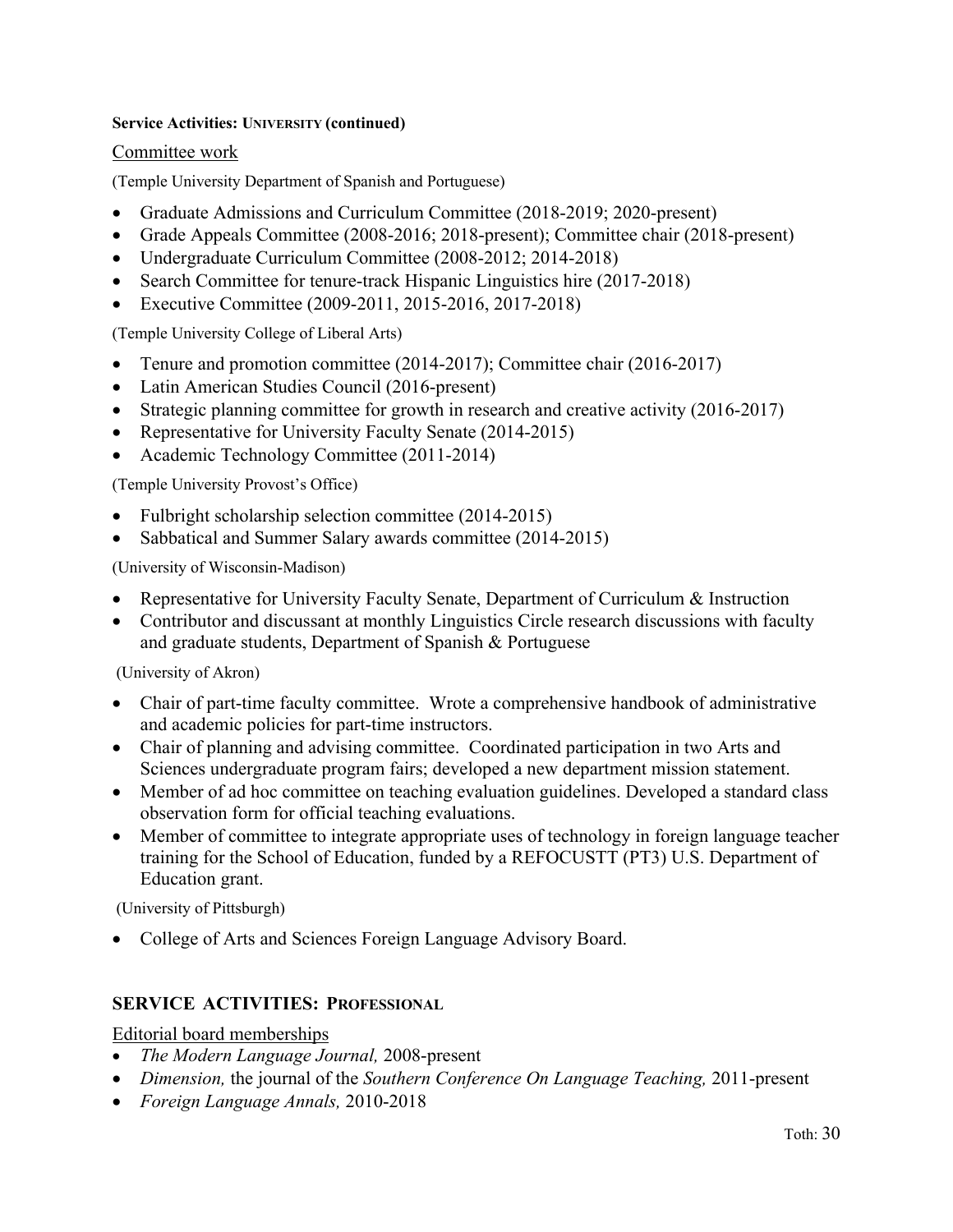### **Service Activities: PROFESSIONAL (continued)**

## Reviews

External reviewer for other universities

- Tenure and promotion reviewer
	- <sup>o</sup> 2020 Northern Illinois University, Department of World Languages, DeKalb, IL
	- <sup>o</sup> 2019 University of Pittsburgh, Department of Linguistics, Pittsburgh, PA
	- <sup>o</sup> 2018 University of Memphis, Department of English, Memphis, TN
	- <sup>o</sup> 2018 Ohio State University, College of Education and Human Ecology, Columbus, OH
- External reviewer for a faculty development grant application in second language pedagogy at Wilkes University, April 2009.

Scholarly journal manuscript reviews

- *Language Teaching,* 2020-present
- *International Journal of Applied Linguistics,* 2019-present
- *Lingua,* 2019-present
- *Language, Identity, and Education,* 2017-present
- *Language Awareness,* 2017-present
- *Revista Española de Lingüística Aplicada* 2015-present
- *The Heritage Language Journal,* 2016-present
- *Applied Linguistics*, 2014-present
- *The Canadian Modern Language Review,* 2012-present
- *Dimension,* 2012-present
- *Language Teaching Research*, 2011-present
- *Foreign Language Annals,* 2011-present
- *Spanish in Context*, 2011-present
- *Second Language Research,* 2008-present
- *Hispania*, 2007-present
- *Studies in Second Language Acquisition,* 2007-present
- *Language Learning*, 2005-present
- *The Modern Language Journal*, 2004-present
- *Proceedings of the Hispanic Linguistics Symposium*, 2003-present

Monograph and textbook reviews

- McGraw-Hill, 2003
- John Wiley & Sons, Publishers, 2005
- Mouton de Gruyter, 2009
- Routledge, 2012, 2014

### Invited task force and ad hoc committee memberships

- Ad hoc tenure and promotion guidelines committee of the *American Association for Applied Linguistics*, 2019
- Ad hoc selection committee for the Paul Pimsleur Award for Research Excellence in Foreign Language Education, made by the American Council on the Teaching of Foreign Languages and the Modern Language Journal: member 2019; co-chair 2020.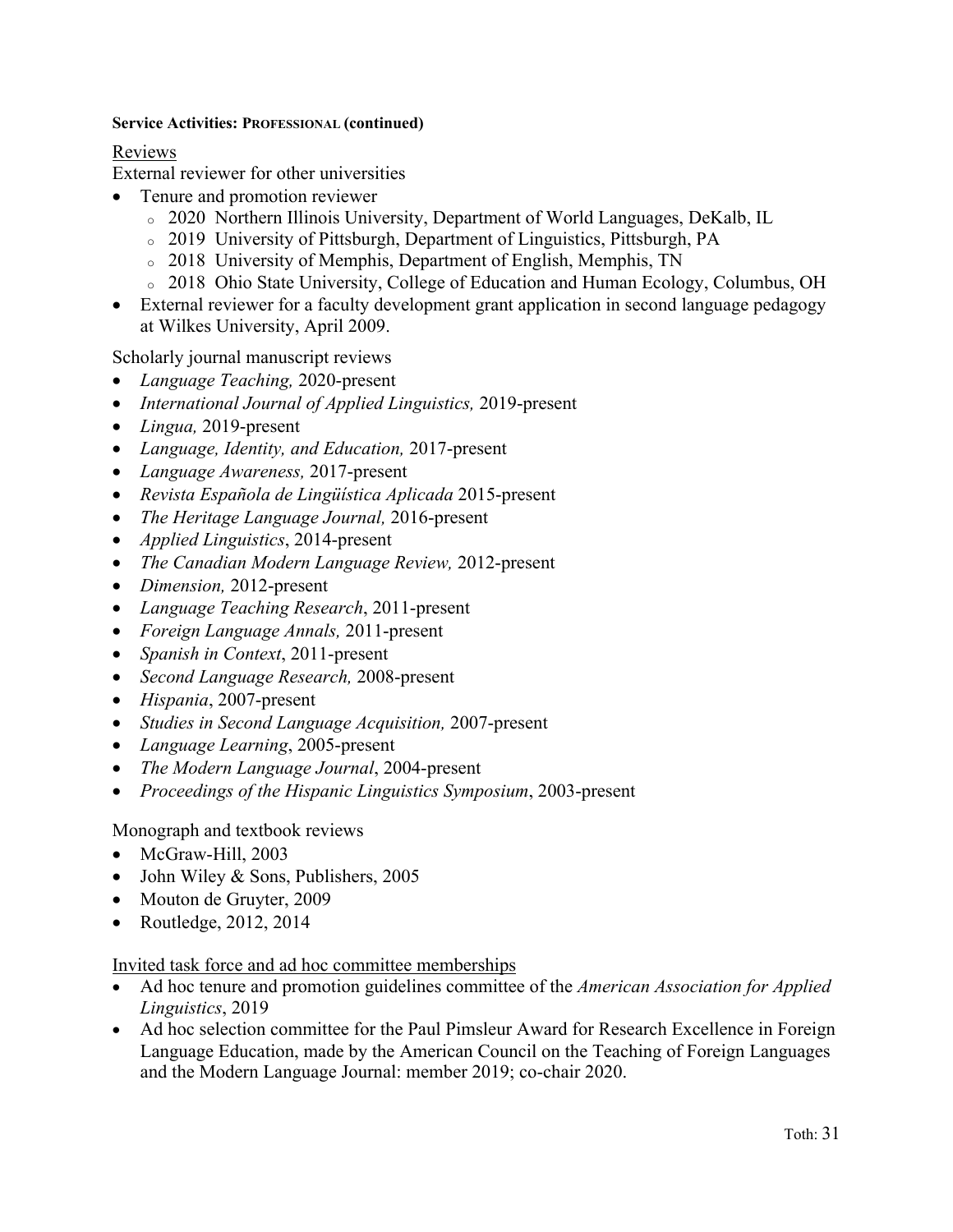## **Service Activities: PROFESSIONAL** Invited task force and ad hoc committees **(continued)**

- *National Research Task Force* constituted by the American Council on the Teaching of Foreign Languages to develop and disseminate priorities for foreign language education research, sponsor projects within these priorities, and mentor scholars in the writing process 2010-2016.
- *New Visions in Action Research Task Force* of the National K-12 Foreign Language Resource Center in Ames, Iowa. 2001-2006

## Professional memberships

- American Association for Applied Linguistics
- American Association of Teachers of Spanish and Portuguese
- American Council on the Teaching of Foreign Languages
- *Asociación Española de Lingüística Aplicada* (Spanish Applied Linguistics Association)
- International Consortium on Task-Based Language Teaching
- Pennsylvania State Modern Language Association

## Academic conference support

Coordinator of reviewers and submissions

- Faculty coordinator for annual day-long *Language, Linguistics and Life Conference* of the Graduate Students of Language at Temple, Total attendees: 75-150, April 2018-present.
- Coordinator of submission for the 2014 *American Association for Applied Linguistics Annual Meeting,* Language and Cognition topic area. Total submissions = 63; total reviewers = 17.
- Coordinator of submission for the 2010 *American Association for Applied Linguistics Annual Meeting,* Second Language Acquisition topic area. Total submissions = 191; total reviewers  $= 61$ .
- Assistant coordinator of the host committee for the *Generative Approaches to Second Language Acquisition* conference, University of Pittsburgh, September 25-27, 1998

Reviewer of presentation proposals

- *AAAL Annual Meeting*, 2006, 2008, 2010, 2011, 2012, 2013, 2014, 2017, 2018, 2019, 2020
- *Second Language Research Forum,* 2010, 2012, 2014, 2016, 2017
- *International Symposium on Bilingualism,* 2015, 2017
- *AERA Annual Meeting*, 2006
- *Hispanic Linguistics Symposium*, 2002-2006

## Panel Discussant

- "Getting Your Work Published in *Foreign Language Annals*," at the *Annual Meeting of the American Council on the Teaching of Foreign Languages*, Orlando, FL, November 22, 2013.
- "ACTFL Research Priority Area#4: Mentoring K-16 FL Teachers and Classroom Discourse," at the *Annual Meeting of the American Council on the Teaching of Foreign Languages*, Philadelphia, PA, November 17, 2012.
- "Getting Your Work Published in *Foreign Language Annals*," at the *Annual Meeting of the American Council on the Teaching of Foreign Languages*, Philadelphia, PA, November 17, 2012.
- "Second Language Acquisition Research Findings" at the *Pennsylvania Applied Linguistics Consortium Graduate Research Symposium*, University Park, PA, January 23, 2010.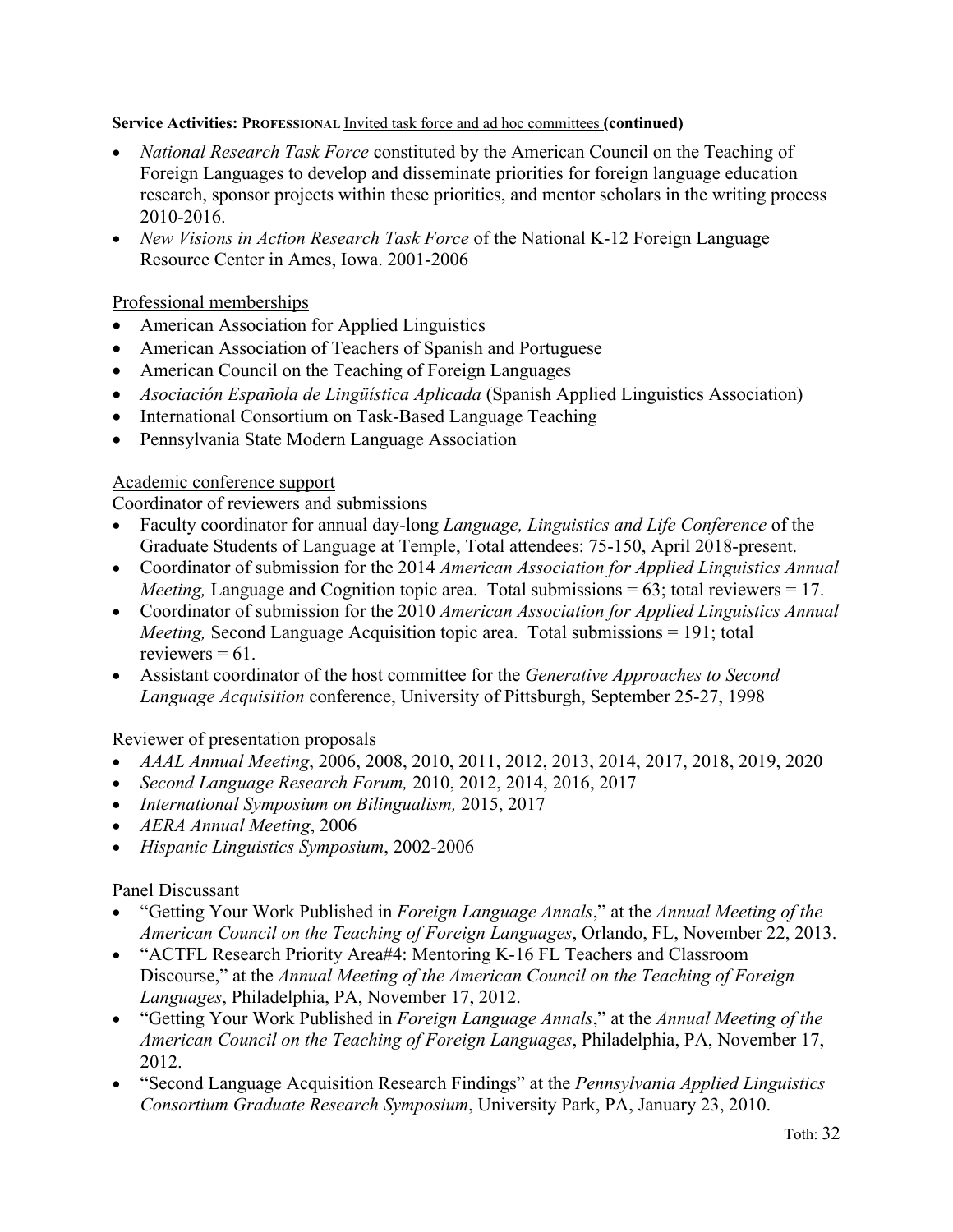### **Service Activities (continued)**

## **SERVICE ACTIVITIES: PUBLIC**

- Consultant on classroom uses for the GOLD analytical tool for written corpora, Penn State University Center for Advanced Language Proficiency Education and Research, 2015-2017.
- Consultant on educational uses for the international Spanish language podcast *Radio Ambulante*, 2015. http://radioambulanteintheclassroom.instapage.com
- Member of the organizing committee for the Delaware Valley World Language Teacher's conference, in collaboration with the University of Pennsylvania Graduate School of Education, 2008-2009.
- Informal advising on the development of elementary school Spanish language programs at the *Nuestro Mundo* School of Madison Metropolitan School District, the Monona Grove School District and Heritage Elementary School of the Waunakee School District, 2006-2008
- Guest speaker on sexual minority issues for School of Education "Diversity in Learners" course, spring and fall semesters, 2002-2005, University of Akron, and in "Gender issues in education" course, spring semesters 2006-2007, University of Wisconsin.
- Guest speaker on careers in foreign languages at University of Wisconsin's "People Program" summer workshop for minority high school students, 2007 & 2008.
- Participated in advisory panel organized by the Wisconsin Association For Language Teachers to develop a statewide portfolio-based performance assessment of foreign language proficiency, August 2006.